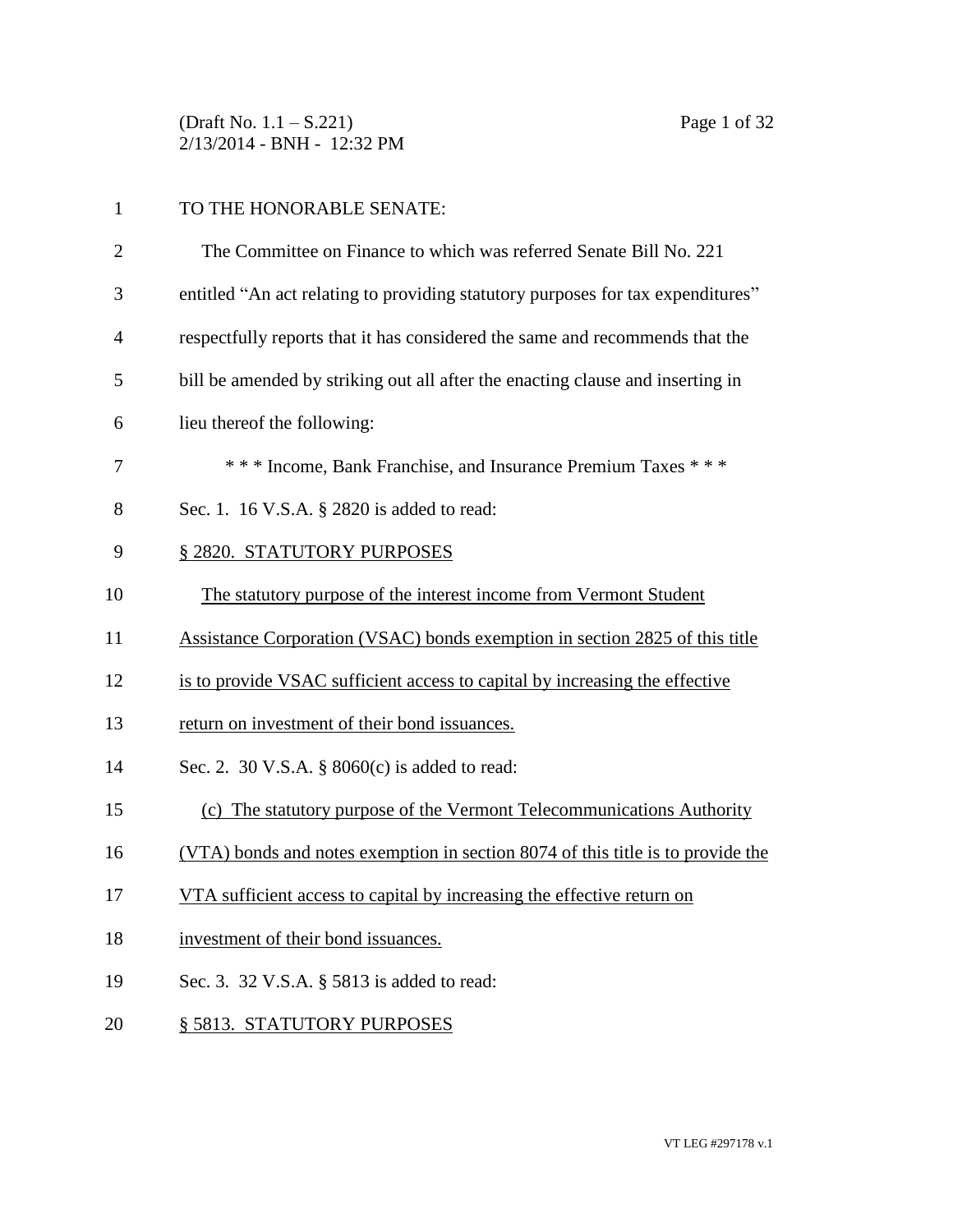(Draft No. 1.1 – S.221) Page 2 of 32 2/13/2014 - BNH - 12:32 PM

| $\mathbf{1}$   | (a) The statutory purpose of the Vermont municipal bond income exemption            |
|----------------|-------------------------------------------------------------------------------------|
| $\overline{2}$ | in subdivision $5811(21)(A)(i)$ of this title is to provide the state and its       |
| 3              | municipalities sufficient access to capital by increasing the effective return on   |
| 4              | investment of State and municipal-issued bonds.                                     |
| 5              | (b) The statutory purpose of the Vermont flat capital gains exclusion in            |
| 6              | subdivision $5811(21)(B)(ii)$ of this title is intended to increase savings and     |
| 7              | investment by making the effective tax rate on capital gains income lower than      |
| 8              | the effective tax rate on earned income while exempting a portion of the gain       |
| 9              | that may represent inflation. The 40-percent business capital gains exclusion       |
| 10             | mitigates the impact of one-time realizations in a progressive tax structure.       |
| 11             | (c) The statutory purpose of the Vermont credit for child and dependent care        |
| 12             | in subsection $5822(d)$ of this title is to provide tax relief to working taxpayers |
| 13             | who must incur dependent care expenses to stay in the workforce in the              |
| 14             | absence of pre-Kindergarten programming.                                            |
| 15             | (d) The statutory purpose of the Vermont credit for persons who are elderly or      |
| 16             | disabled in subsection 5822(d) of this title is to provide tax relief for seniors   |
| 17             | and persons who are disabled with little tax-exempt retirement or disability        |
| 18             | income.                                                                             |
| 19             | (e) The statutory purpose of the Vermont investment tax credit in subsection        |
| 20             | 5822(d) of this title is to encourage Vermont business investments by lowering      |
| 21             | the effective costs of certain activities.                                          |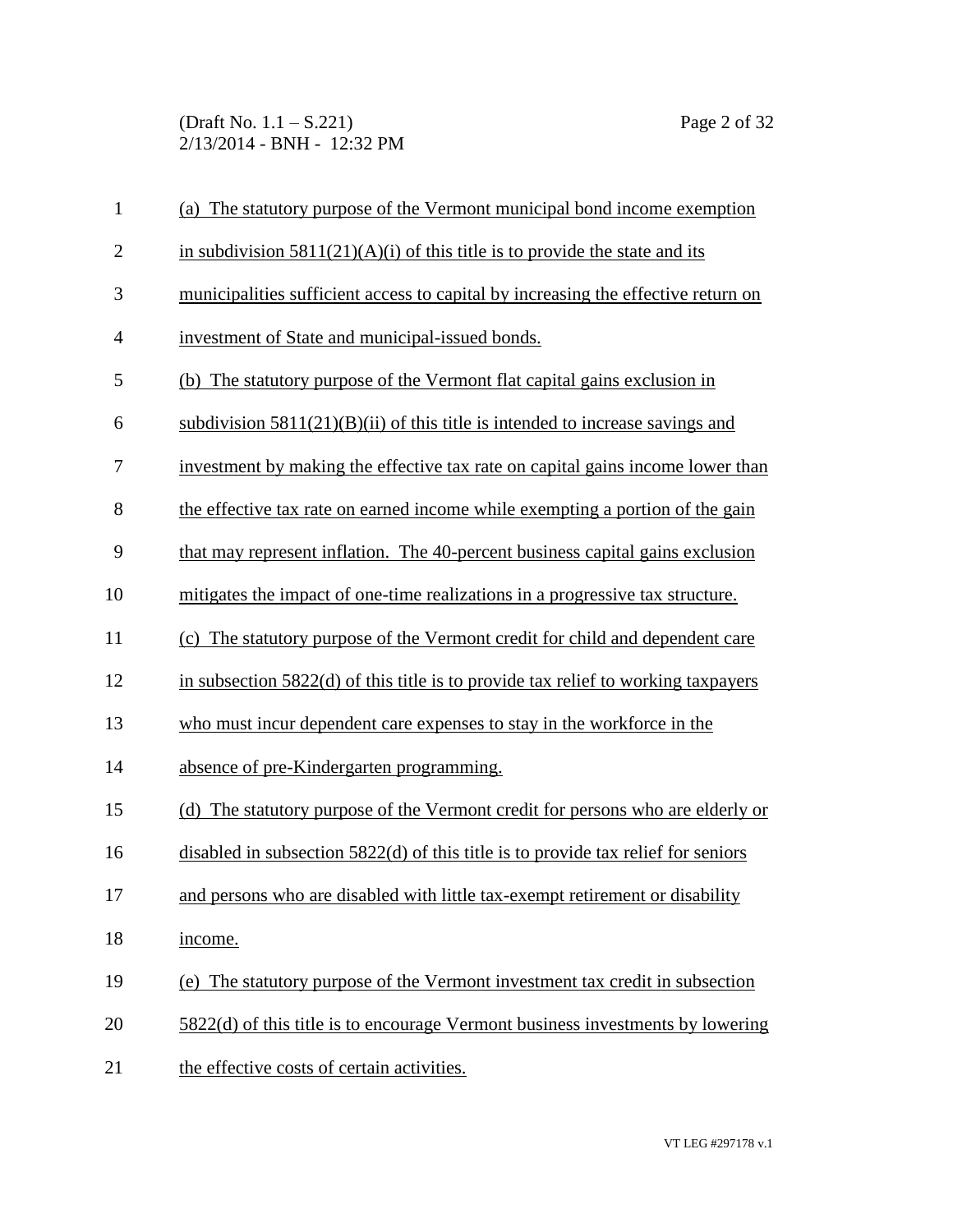(Draft No. 1.1 – S.221) Page 3 of 32 2/13/2014 - BNH - 12:32 PM

| $\mathbf{1}$   | (f) The statutory purpose of the Vermont farm income averaging credit in           |
|----------------|------------------------------------------------------------------------------------|
| $\overline{2}$ | subdivision $5822(c)(2)$ of this title is to mitigate the adverse tax consequences |
| 3              | of fluctuating farm incomes under a progressive tax structure and to provide       |
| $\overline{4}$ | stability to farm operations.                                                      |
| 5              | (g) The statutory purpose of the Vermont business solar energy credit in           |
| 6              | subsection 5822(d) and section 5930z of this title is to provide a temporary,      |
| 7              | enhanced incentive for business solar investments located in Vermont to            |
| 8              | increase the deployment of solar electric generating facilities until the price of |
| 9              | solar materials and installation decreases to the point it does not need state     |
| 10             | subsidization.                                                                     |
| 11             | (h) The statutory purpose of the Vermont military pay exemption in                 |
| 12             | subdivisions $5823(a)(2)$ and (b)(3) of this title is to provide additional        |
| 13             | compensation for military personnel in recognition of their service to the         |
| 14             | country.                                                                           |
| 15             | The statutory purpose of the Vermont federal employment opportunity<br>(i)         |
| 16             | income exemption in subdivision $5823(a)(5)$ of this title is to decrease the tax  |
| 17             | burden on employment-challenged Vermonters by reducing the taxation of             |
| 18             | people who receive federal employment opportunity income and reduce the            |
| 19             | cost to government of providing this assistance.                                   |
| 20             | The statutory purpose of the Vermont charitable housing credit in section<br>(i)   |
| 21             | 5830c of this title is to increase the capital available to certain affordable     |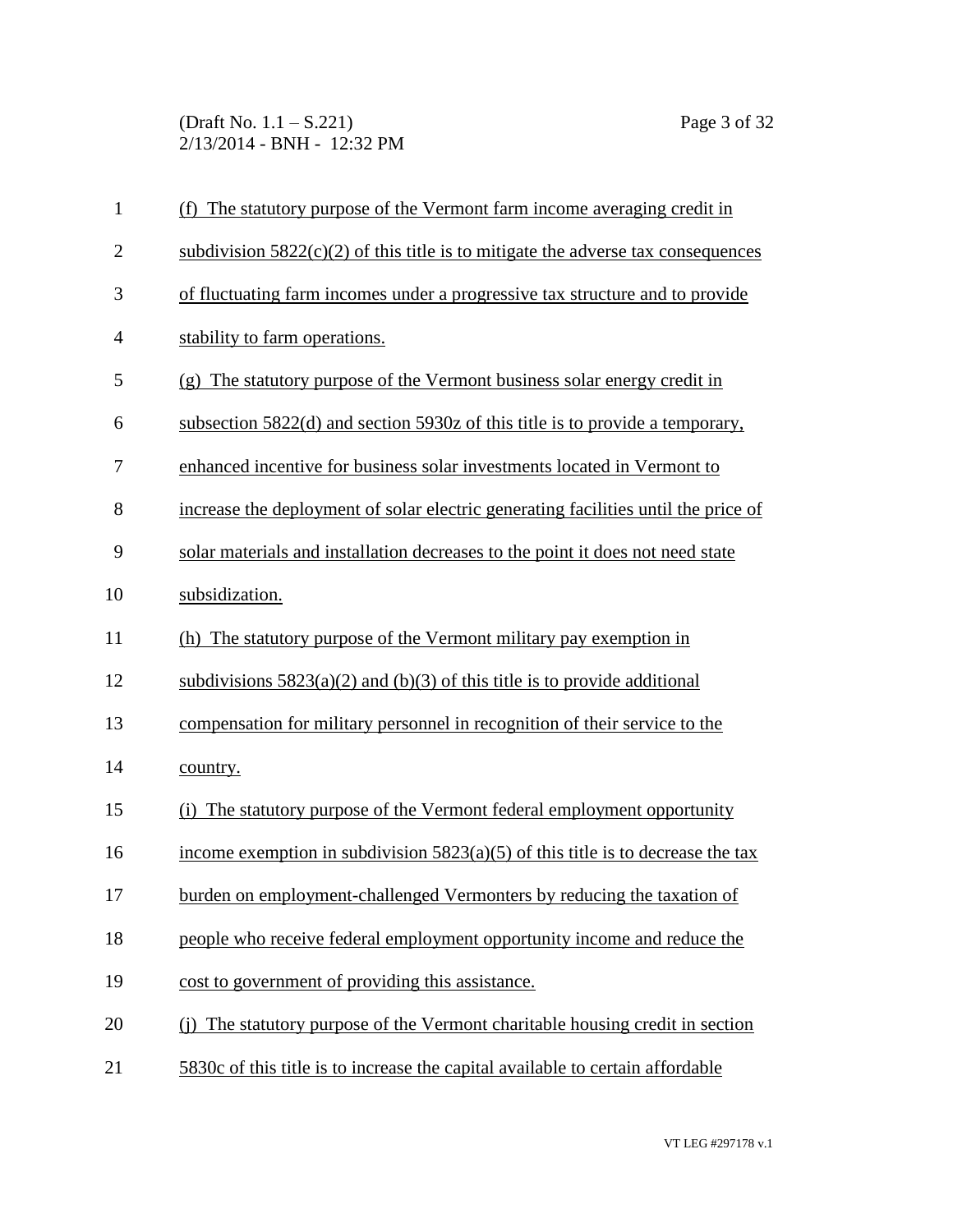(Draft No. 1.1 – S.221) Page 4 of 32 2/13/2014 - BNH - 12:32 PM

| $\mathbf{1}$   | housing agencies and to make the effective return on investment relatively           |
|----------------|--------------------------------------------------------------------------------------|
| $\overline{2}$ | higher than typical charitable contributions.                                        |
| 3              | (k) The statutory purpose of the Vermont affordable housing credit in section        |
| $\overline{4}$ | 5930u of this title is to increase the capital available to certain affordable       |
| 5              | housing agencies and to make the effective return on investment relatively           |
| 6              | higher than typical charitable contributions.                                        |
| 7              | The statutory purpose of the Vermont qualified sale of a mobile home park            |
| 8              | credit in section 5828 of this title is to encourage sales of mobile home parks as   |
| 9              | an alternative to closure, and, in doing so, to provide stability to the inhabitants |
| 10             | of such mobile home parks.                                                           |
| 11             | (m) The statutory purpose of the Vermont higher education investment credit          |
| 12             | in section 5825a of this title is to encourage savings Vermont 529 plans that        |
| 13             | would not otherwise occur and to lower the cost of higher education for              |
| 14             | Vermont students and/or the taxpaying financial supporters of those students.        |
| 15             | (n) The statutory purpose of the Vermont entrepreneurs' seed capital fund            |
| 16             | credit in section 5830b of this title is to provide capital to the Seed Capital      |
| 17             | Fund, ensuring it has sufficient capital to make equity investments in Vermont       |
| 18             | businesses.                                                                          |
| 19             | (o) The statutory purpose of the Vermont historical rehabilitation tax credit in     |
| 20             | subsection $5930cc(a)$ of this title is to provide incentives to improve and         |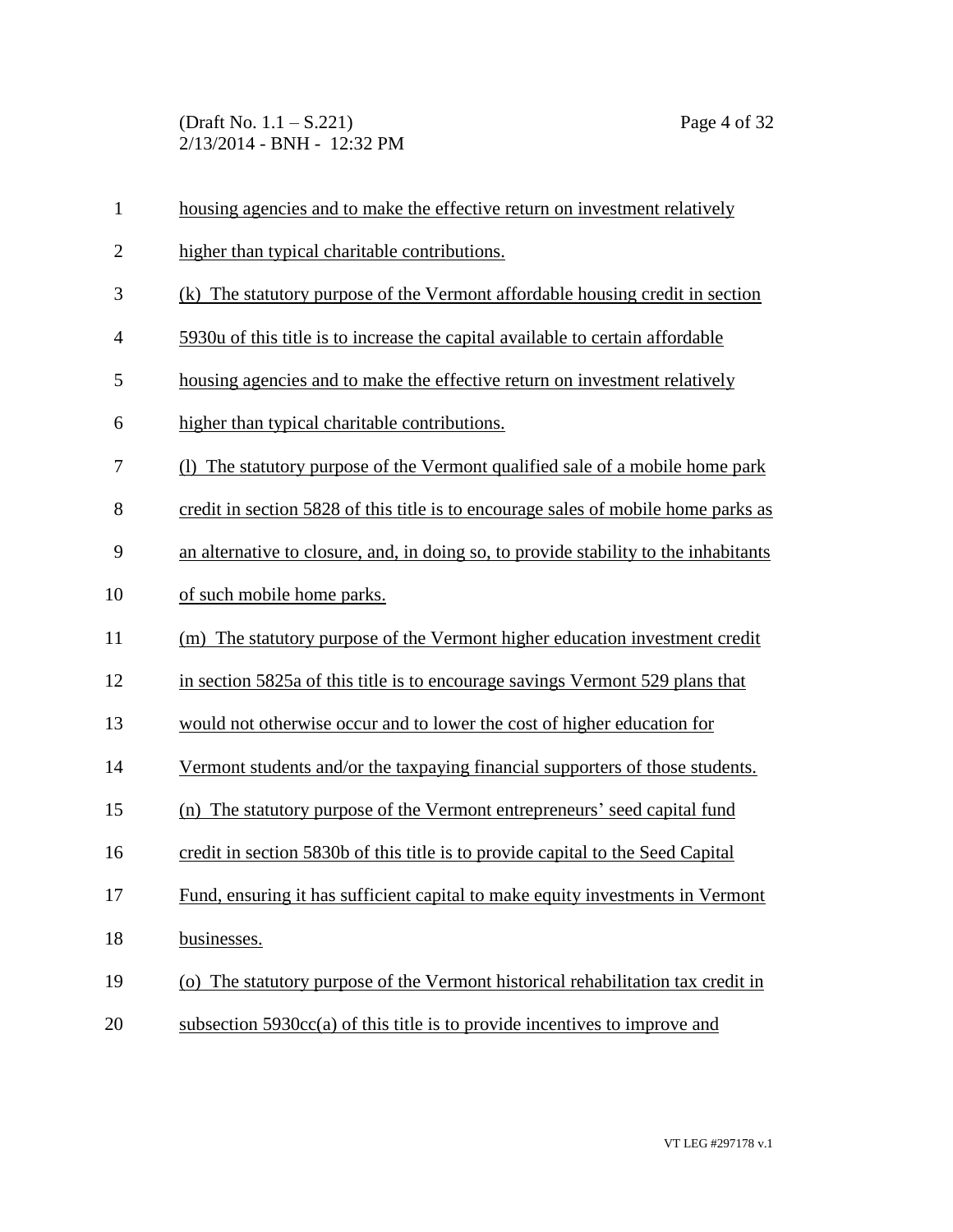(Draft No. 1.1 – S.221) Page 5 of 32 2/13/2014 - BNH - 12:32 PM

| $\mathbf{1}$   | rehabilitate historic properties in designated downtowns and village centers,     |
|----------------|-----------------------------------------------------------------------------------|
| $\mathbf{2}$   | which feature higher than average construction costs.                             |
| 3              | (p) The statutory purpose of the Vermont facade improvement tax credit in         |
| $\overline{4}$ | subsection 5930cc(b) and sections 5930aa–5930ff of this title is to provide       |
| 5              | incentives to improve facades and rehabilitate historic properties in designated  |
| 6              | downtowns and village centers on the basis that historic facades feature higher   |
| 7              | than average construction costs.                                                  |
| 8              | (q) The statutory purpose of the Vermont code improvement tax credit in           |
| 9              | subsection 5930cc(c) and sections 5930aa–5930ff of this title is to provide       |
| 10             | incentives to improve and rehabilitate historic properties in designated          |
| 11             | downtowns and village centers by making code improvements on the basis that       |
| 12             | code improvements feature higher than average construction costs.                 |
| 13             | (r) The statutory purpose of the Vermont research and development tax credit      |
| 14             | in section 5930ii of this title is to encourage business investment in research   |
| 15             | and development within Vermont in order to increase research and                  |
| 16             | development and to attract and retain intellectual property based companies.      |
| 17             | (s) The statutory purpose of the Vermont wood products manufacture credit in      |
| 18             | section 5930y of this title is to provide the Ethan Allen furniture company a tax |
| 19             | incentive in lieu of an appropriation.                                            |
| 20             | The statutory purpose of the Vermont economic advancement tax incentive<br>(t)    |
| 21             | credits in section 5930a-5930k of this title is to allow Vermont to compete with  |
|                |                                                                                   |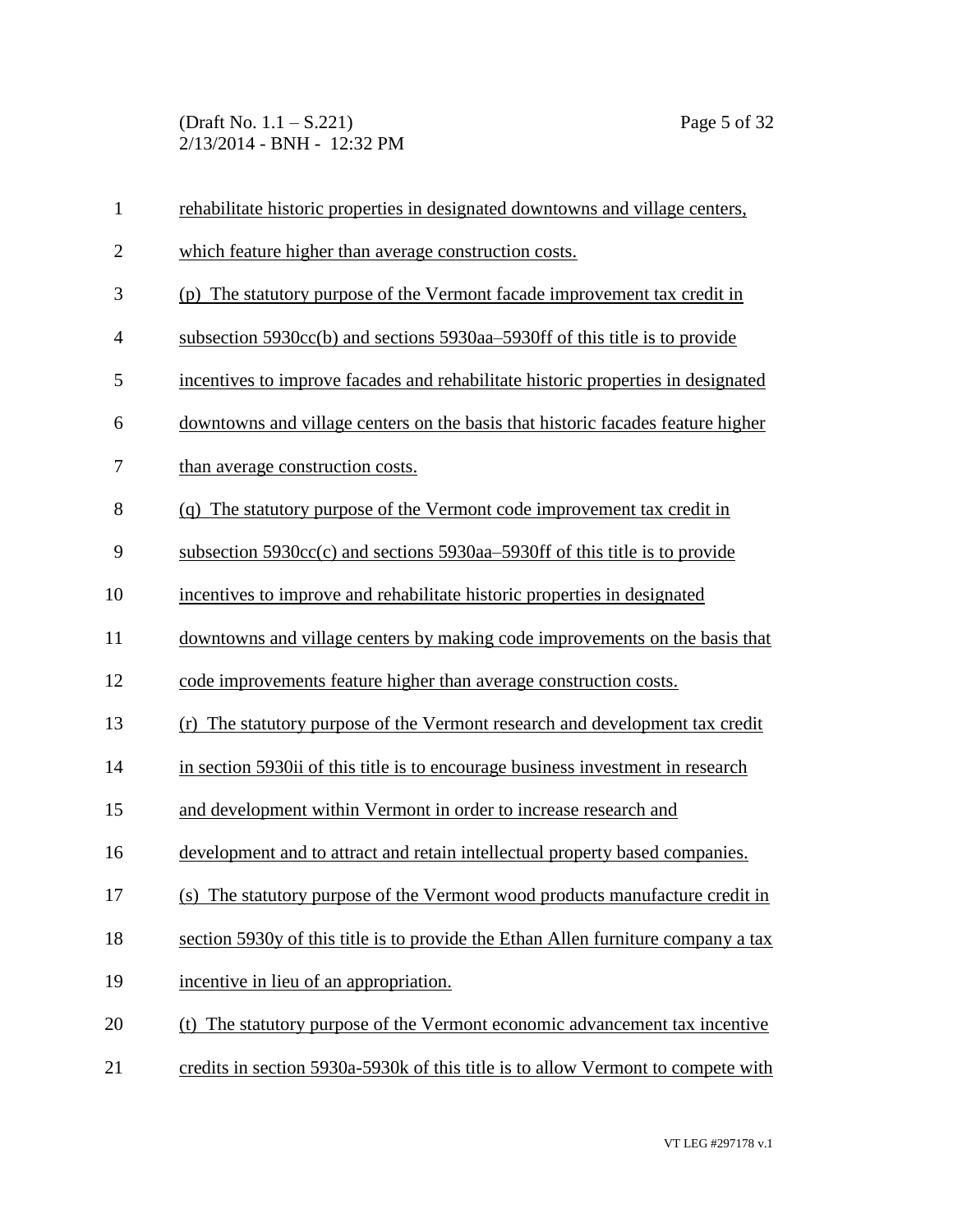(Draft No. 1.1 – S.221) Page 6 of 32 2/13/2014 - BNH - 12:32 PM

| $\mathbf{1}$   | other states that have offered tax savings and cash benefits as a tool to recruit |
|----------------|-----------------------------------------------------------------------------------|
| $\overline{2}$ | and retain businesses.                                                            |
| 3              | (u) The statutory purpose of the Vermont downtown tax credits in sections         |
| $\overline{4}$ | 5930n–5930r of this title is to provide incentives to improve and rehabilitate    |
| 5              | historic properties in designated downtowns and village centers on the basis      |
| 6              | that development in downtowns and villages features higher than average           |
| 7              | construction costs, and to incentivize building in environmentally preferable     |
| 8              | locations.                                                                        |
| 9              | (v) The statutory purpose of the Vermont low-income child and dependent           |
| 10             | care credit in section 5828c of this title is to provide cash relief to lower-    |
| 11             | income working taxpayers who incur dependent care expenses in certified           |
| 12             | centers to enable them to remain in the workforce.                                |
| 13             | (w) The statutory purpose of the Vermont earned income tax credit in section      |
| 14             | 5828b of this title is to increase the after-tax income of low-income working     |
| 15             | families and individuals and to provide an incentive to work for those with       |
| 16             | little earned income and to offset the effect on these Vermonters of              |
| 17             | conventionally regressive taxes.                                                  |
| 18             | (x) The statutory purpose of the Vermont machinery and equipment tax credit       |
| 19             | in section 5930ll of this title is to provide an incentive to make a major, long- |
| 20             | term capital investment in Vermont-based plant and property to ensure the         |
| 21             | continuation of in-state employment.                                              |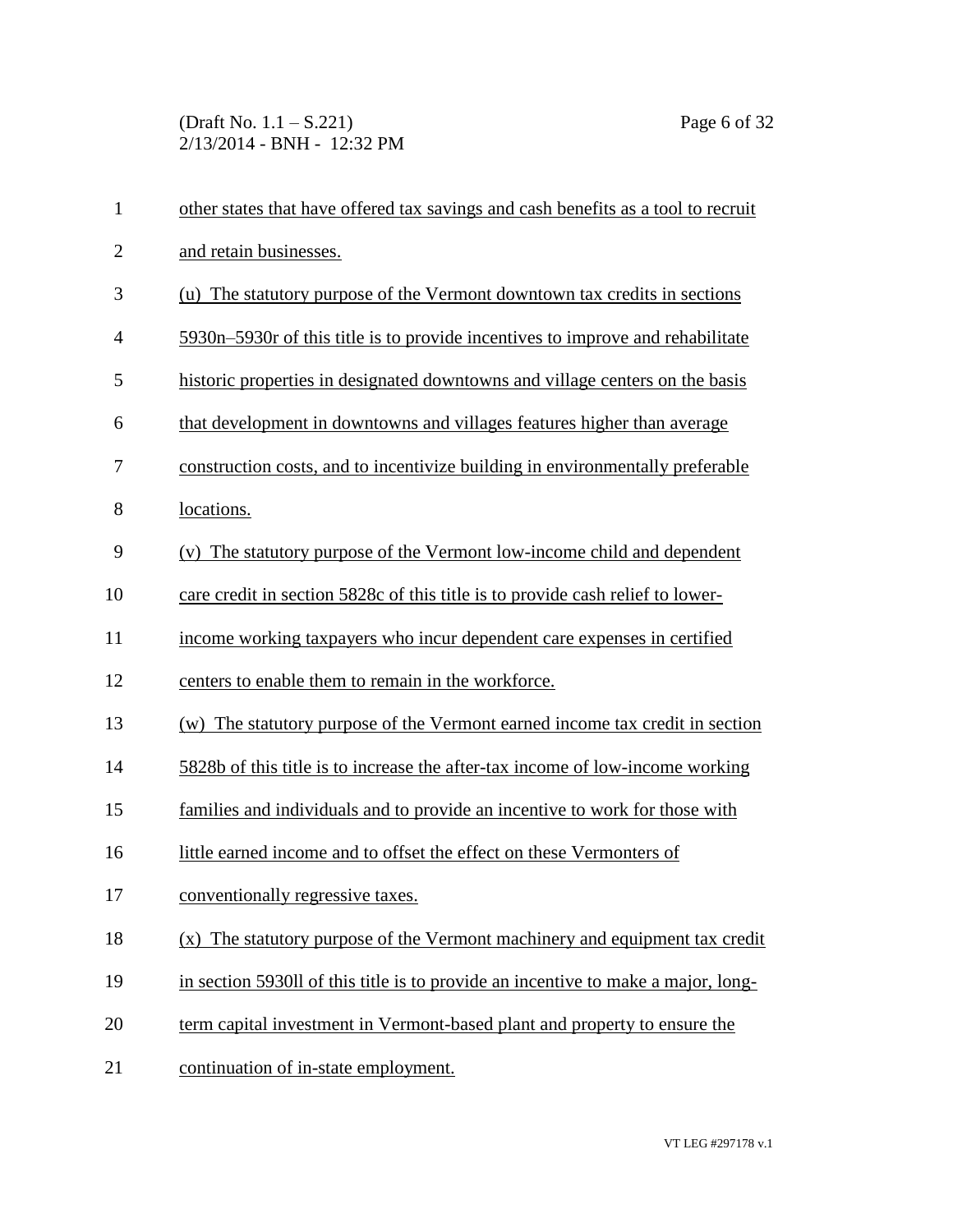(Draft No. 1.1 – S.221) Page 7 of 32 2/13/2014 - BNH - 12:32 PM

| $\mathbf{1}$ | (y) The statutory purpose of the Vermont employment growth incentive in          |
|--------------|----------------------------------------------------------------------------------|
| $\mathbf{2}$ | section 5930b of this title is to provide a cash incentive to businesses without |
| 3            | which those businesses would not locate, expand or retain jobs in Vermont.       |
| 4            | (z) The statutory purpose of the Vermont Downtown and Village Center             |
| 5            | Program tax credits in section 5930cc of this title is to provide incentives to  |
| 6            | improve and rehabilitate historic properties in designated downtowns and         |
| 7            | village centers.                                                                 |
| 8            | (aa) The statutory purpose of allowing federal itemized deductions and other     |
| 9            | federal expenditures between federal adjusted gross income and federal taxable   |
| 10           | income, as listed in the report required by 32 V.S.A. § 312, is to reflect       |
| 11           | Vermont's choice to use federal taxable income as a base for Vermont's state     |
| 12           | income tax.                                                                      |
| 13           | *** Meals and Rooms Taxes and Insurance Premium Taxes ***                        |
| 14           | Sec. 4. 8 V.S.A. § 4510 is added to read:                                        |
| 15           | § 4510. STATUTORY PURPOSES                                                       |
| 16           | (a) The statutory purpose of the Vermont meals provided for nonprofit            |
| 17           | hospital service corporations exemption in section 4518 of this title is to      |
| 18           | exempt from tax meals provided as part of a hospital or health care service.     |
| 19           | (b) The statutory purpose of the Vermont rooms provided to nonprofit hospital    |
| 20           | service corporations exemption in section 4518 of this title is to exclude rooms |
| 21           | that are a part of a medical service.                                            |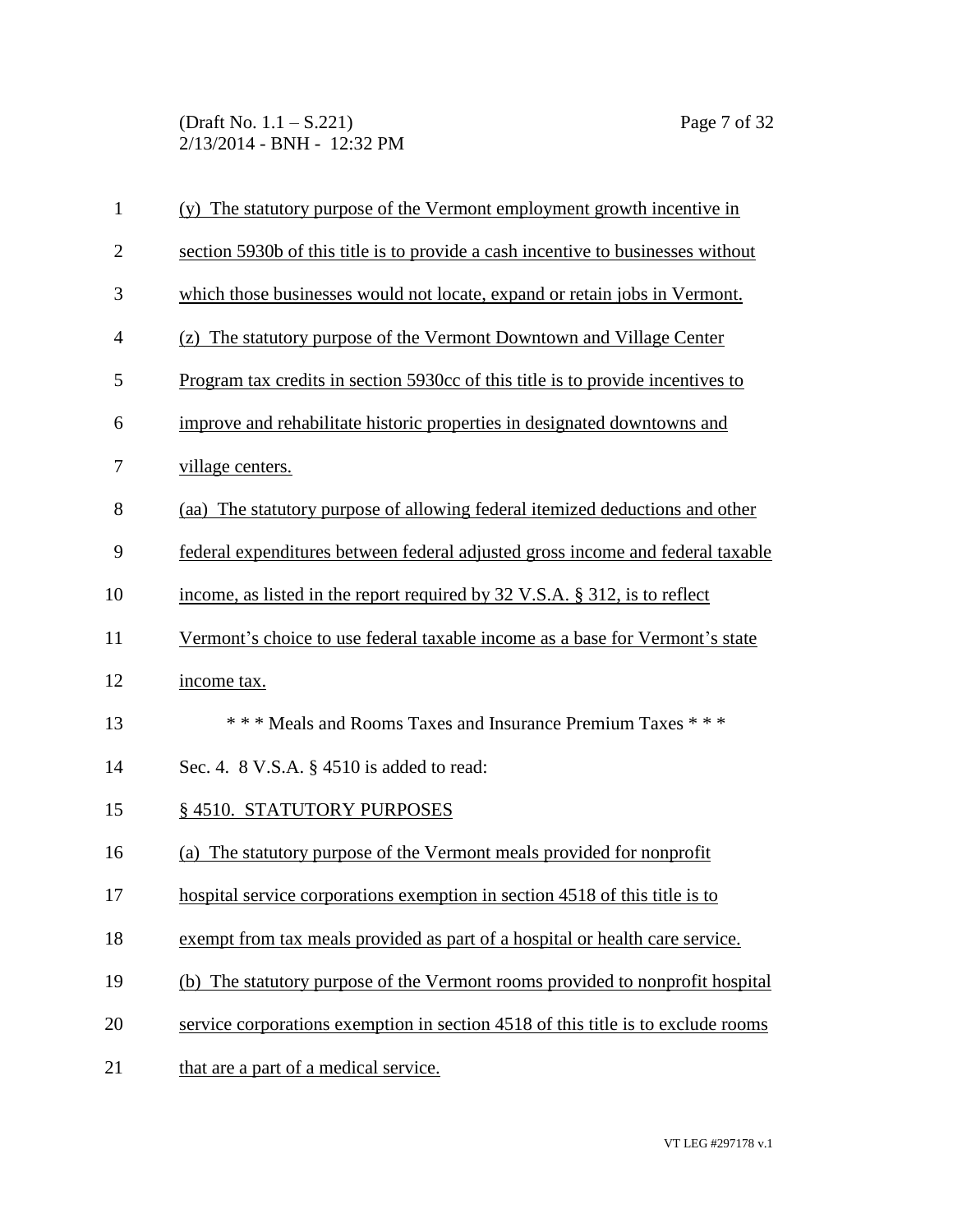(Draft No. 1.1 – S.221) Page 8 of 32 2/13/2014 - BNH - 12:32 PM

| $\mathbf{1}$   | (c) The statutory purpose of the Vermont sales to nonprofit hospital service     |
|----------------|----------------------------------------------------------------------------------|
| $\overline{2}$ | corporations exemption in section 4518 of this title is to exempt nonprofit      |
| 3              | hospitals providing health care services in order to lower the cost of welfare-  |
| $\overline{4}$ | increasing health services to Vermonters.                                        |
| 5              | (d) The statutory purpose of the Vermont nonprofit hospital service              |
| 6              | corporations premium exemption in section 4518 of this title is to exempt        |
| 7              | nonprofit companies that provide health care insurance coverage.                 |
| 8              | (e) The statutory purpose of the Vermont hospital service organizations          |
| 9              | property tax exemption in section 4518 of this title is to exempt nonprofit      |
| 10             | companies that provide health care insurance coverage.                           |
| 11             | Sec. 5. 8 V.S.A. § 4580 is added to read:                                        |
| 12             | § 4580. STATUTORY PURPOSES                                                       |
| 13             | (a) The statutory purpose of the Vermont meals provided to nonprofit medical     |
| 14             | service corporations exemption in section 4590 of this title is to exclude meals |
| 15             | provided by nonprofit health insurance companies.                                |
| 16             | (b) The statutory purpose of the Vermont rooms provided to nonprofit medical     |
| 17             | service corporations exemption in section 4590 of this title is to reduce costs  |
| 18             | for certain nonprofit organizations.                                             |

- 19 (c) The statutory purpose of the Vermont sales to nonprofit medical service
- 20 corporations exemption in section 4590 of this title is to exempt Blue Cross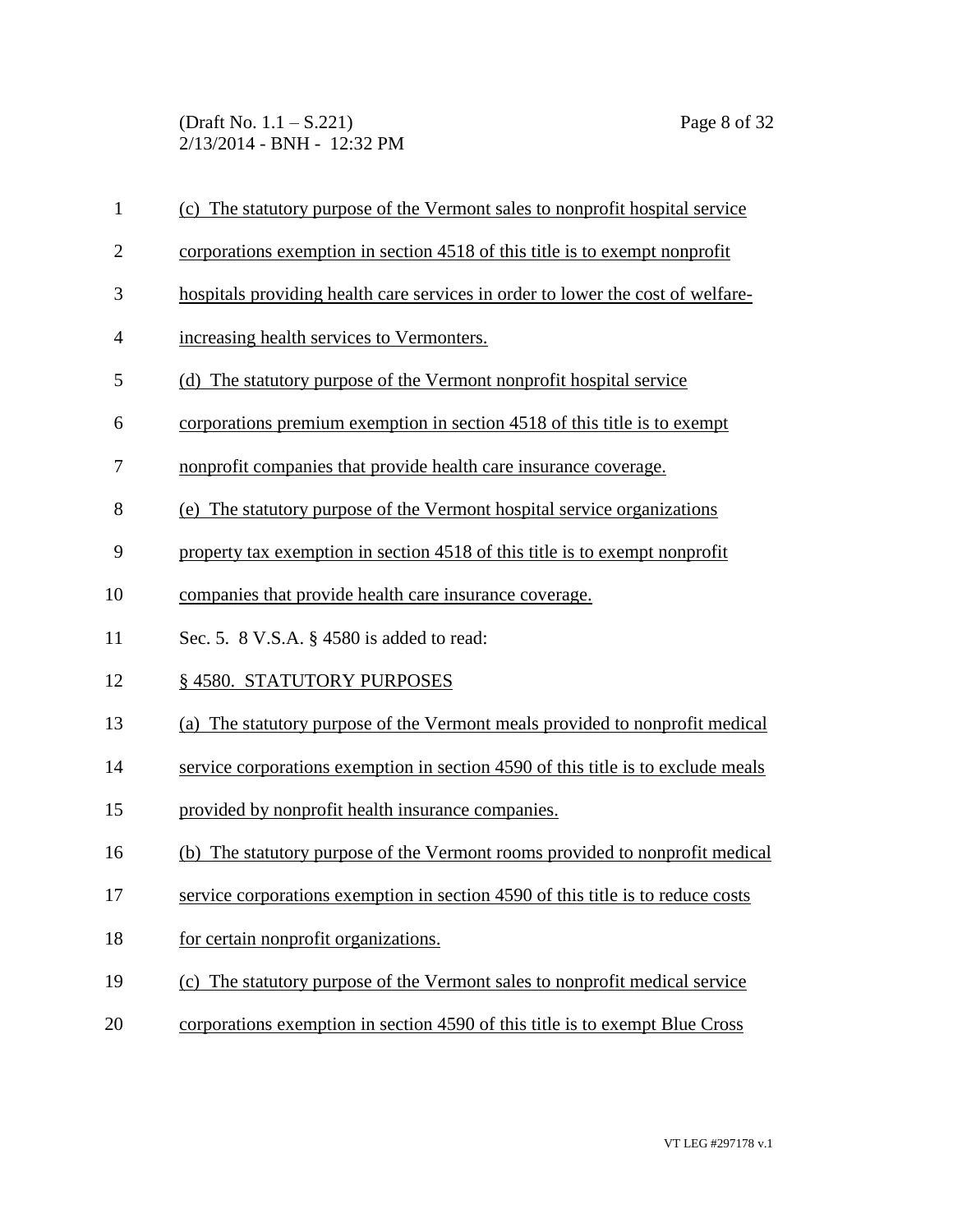(Draft No. 1.1 – S.221) Page 9 of 32 2/13/2014 - BNH - 12:32 PM

| $\mathbf{1}$   | Blue Shield from sales tax in order to lower the costs of services to             |
|----------------|-----------------------------------------------------------------------------------|
| $\overline{2}$ | policyholders.                                                                    |
| 3              | (d) The statutory purpose of the Vermont nonprofit medical service                |
| $\overline{4}$ | corporations premium exemption in section 4590 of this title is to exempt         |
| 5              | nonprofit companies that provide health care insurance coverage.                  |
| 6              | (e) The statutory purpose of the Vermont hospital and medical service             |
| 7              | organizations property tax exemption in section 4590 of this title is to exempt   |
| 8              | nonprofit companies that provide health care insurance coverage.                  |
| 9              |                                                                                   |
| 10             | Sec. 6. 8 V.S.A. § 30102 is added to read:                                        |
|                |                                                                                   |
| 11             | § 30102. STATUTORY PURPOSES                                                       |
| 12             | (a) The statutory purpose of the Vermont meals provided for credit unions         |
| 13             | exemption in section 30901 of this title is to lessen the taxes on financial      |
| 14             | institutions that provide banking to underserved populations.                     |
| 15             | (b) The statutory purpose of the Vermont rooms provided to credit unions          |
| 16             | exemption in section 30901 of this title is to lessen the taxes on financial      |
| 17             | institutions that provide banking to under-served populations.                    |
| 18             | (c) The statutory purpose of the Vermont sales to credit unions exemption in      |
| 19             | section 30901 of this title is to lessen the taxes on financial institutions that |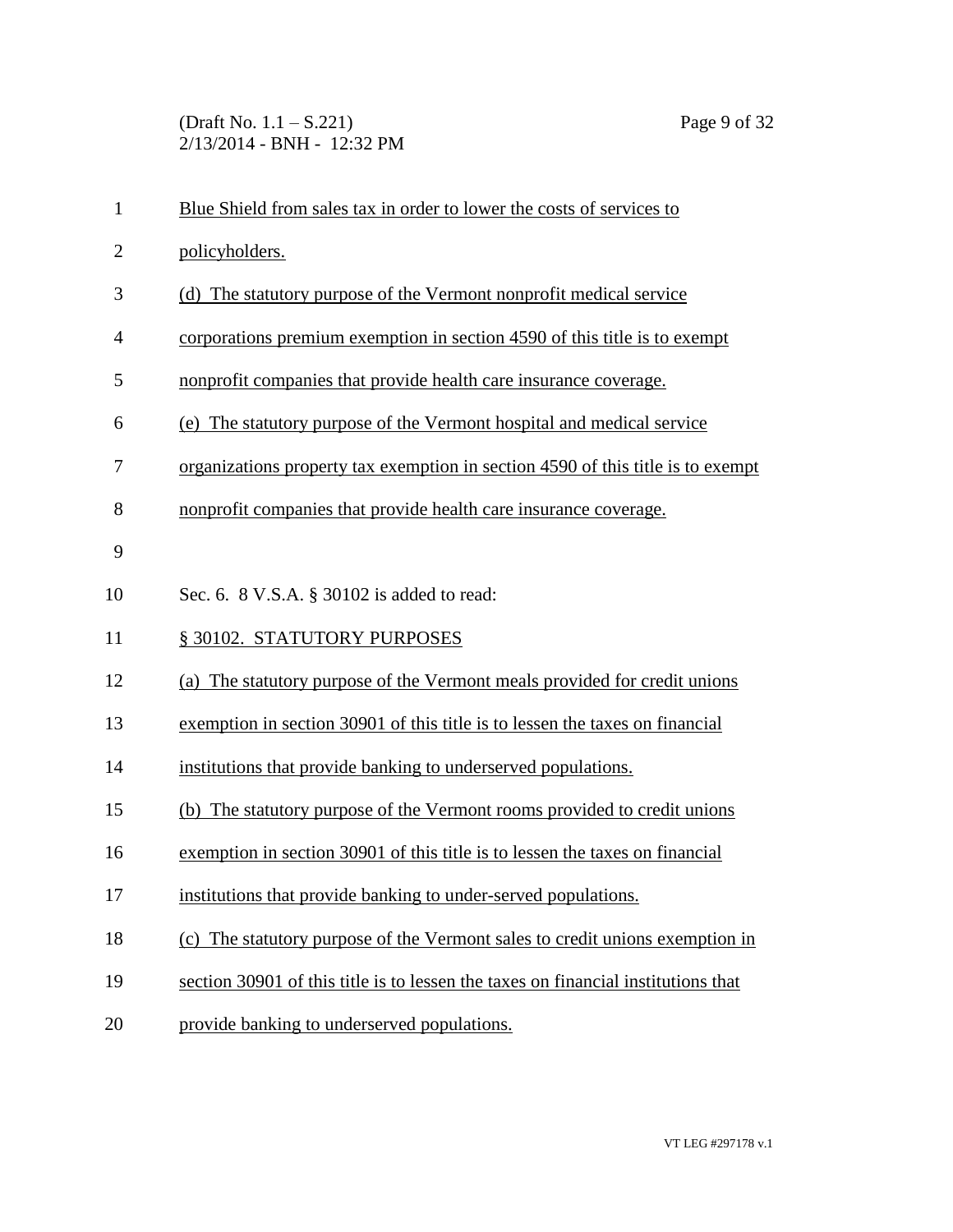(Draft No. 1.1 – S.221) Page 10 of 32 2/13/2014 - BNH - 12:32 PM

| 1              | (d) The statutory purpose of the Vermont credit union tax on deposits                |
|----------------|--------------------------------------------------------------------------------------|
| $\mathbf{2}$   | exemption in section 30901 of this title is to subsidize financial services for      |
| 3              | individuals with low and moderate incomes and in underserved communities.            |
| $\overline{4}$ | Sec. 7. 32 V.S.A. § 9201 is added to read:                                           |
| 5              | § 9201. STATUTORY PURPOSES                                                           |
| 6              | (a) The statutory purpose of the Vermont grocery-type items furnished for            |
| 7              | take-out exemption in subdivision $9202(10)(D)(i)$ of this title is to limit the tax |
| 8              | burden on the purchase of goods that are necessary for the health and welfare        |
| 9              | of all people in Vermont.                                                            |
| 10             | (b) The statutory purpose of the Vermont meals served or furnished on the            |
| 11             | premises of a nonprofit organization exemption in subdivision                        |
| 12             | $9202(10)(D)(ii)(I)$ of this title is to reduce costs for nonprofit organizations.   |
| 13             | (c) The statutory purpose of the Vermont meals provided on school premises           |
| 14             | exemption in subdivision $9202(10)(D)(ii)(II)$ of this title is to reduce the        |
| 15             | overall cost of education in Vermont.                                                |
| 16             | (d) The statutory purpose of the Vermont or federal institutions premises            |
| 17             | where meals are provided to inmates and employees exemption in subdivision           |
| 18             | $9202(10)(D)(ii)(III)$ of this title is to prevent the taxation of entities that are |
| 19             | funded by taxpayers.                                                                 |
| 20             | (e) The statutory purpose of the Vermont meals provided at hospitals and             |
| 21             | convalescent and nursing homes exemption in subdivision $9202(10)(D)(ii)(IV)$        |
|                |                                                                                      |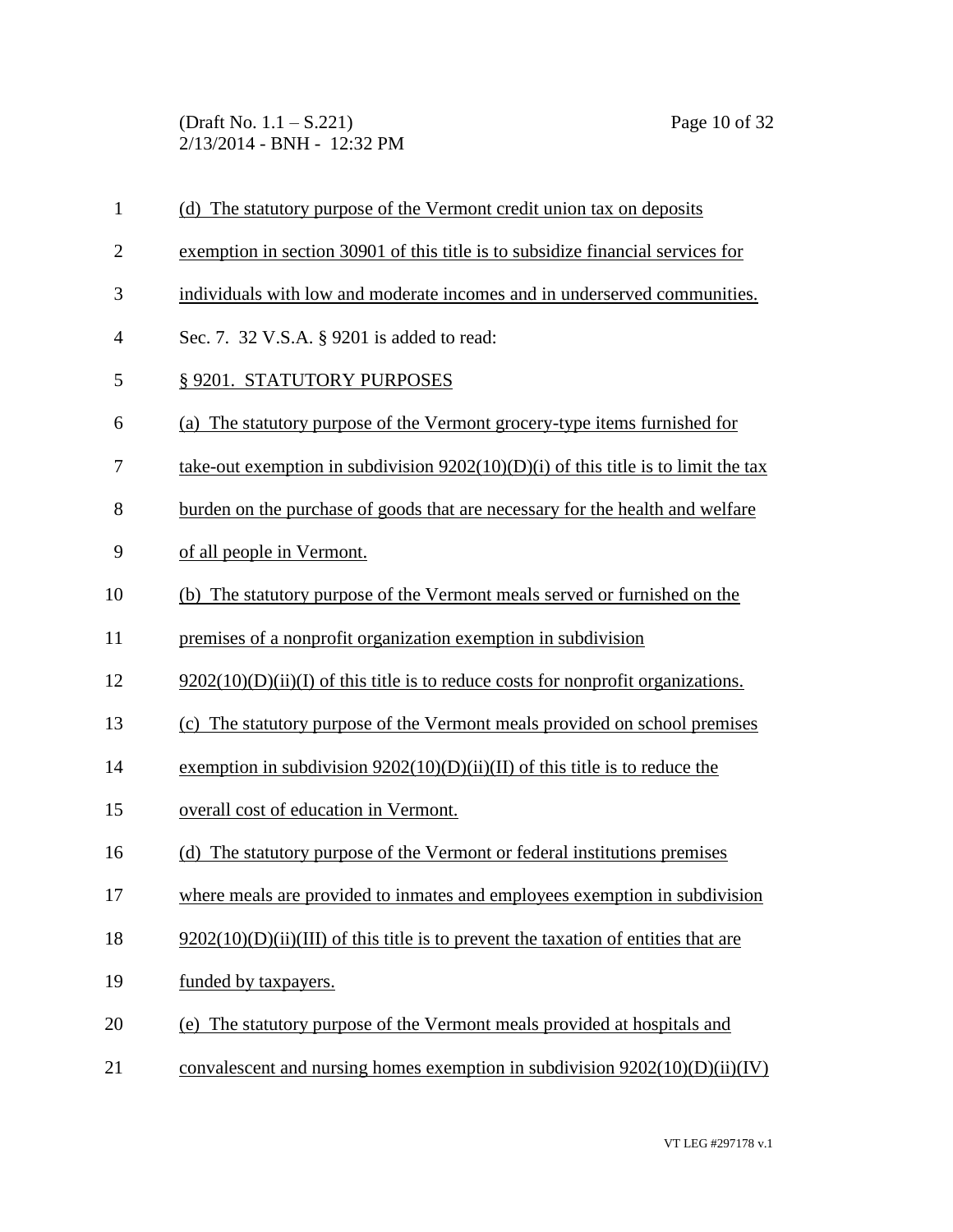(Draft No. 1.1 – S.221) Page 11 of 32 2/13/2014 - BNH - 12:32 PM

 Vermont. (f) The statutory purpose of the Vermont meals furnished while transporting passengers for hire on train, bus, or airplane exemption in subdivision 5 9202(10)(D)(ii)(V) of this title is to reduce the administrative costs for transit companies providing interstate travel services. (g) The statutory purpose of the Vermont summer camp for children exemption in subdivision 9202(10)(D)(ii)(VI) of this title is to promote Vermont outdoor education for youth. (h) The statutory purpose of the Vermont nonprofits at fairs, bazaars, picnics, and similar events exemption in subdivision 9202(10)(D)(ii)(VII) of this title is to reduce costs for certain nonprofit organizations. (i) The statutory purpose of the Vermont meals furnished to an employee of a hotel or restaurant operator as remuneration for his or her employment exemption in subdivision 9202(10)(D)(ii)(VIII) of this title is to avoid the

of this title is to reduce the overall costs of health care and senior care in

- taxation of in-kind benefits.
- (j) The statutory purpose of the Vermont meals provided to the elderly
- pursuant to the Older Americans Act exemption in subdivision
- 19 9202(10)(D)(ii)(IX) of this title is to exempt from tax government provided
- meals.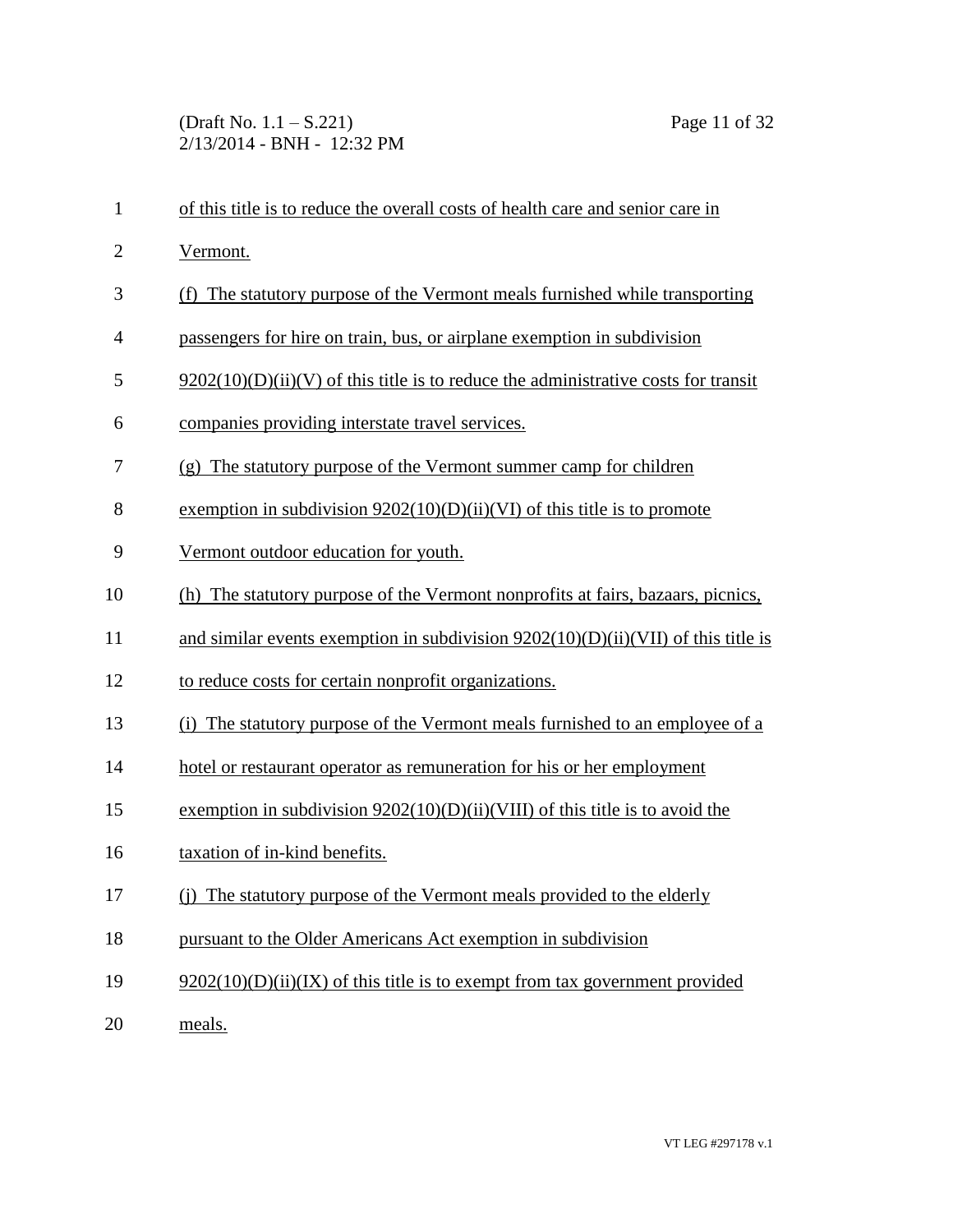(Draft No. 1.1 – S.221) Page 12 of 32 2/13/2014 - BNH - 12:32 PM

| $\mathbf{1}$   | (k) The statutory purpose of the Vermont meals purchased with food stamps          |
|----------------|------------------------------------------------------------------------------------|
| $\overline{2}$ | exemption in subdivision $9202(10)(D)(ii)(X)$ of this title is to exempt from tax  |
| 3              | meals paid for with government funds.                                              |
| $\overline{4}$ | (1) The statutory purpose of the Vermont meals served on the premises of a         |
| 5              | continuing care retirement community exemption in subdivision                      |
| 6              | $9202(10)(D)(ii)(XI)$ is to exempt from the tax meals prepared in a person's       |
| 7              | home.                                                                              |
| 8              | (m) The statutory purpose of the Vermont time share rights exemption in            |
| 9              | subdivision 9202(8) of this title is to avoid double taxation on holdings that are |
| 10             | subject to property taxes.                                                         |
| 11             | (n) The statutory purpose of the Vermont student housing exemption in              |
| 12             | subdivision 9202(8) of this title is to reduce the overall costs of education in   |
| 13             | Vermont.                                                                           |
| 14             | (o) The statutory purpose of the Vermont permanent residents exemption in          |
| 15             | subdivisions $9202(6)$ and (7) of this title is to treat long-term hotel guests as |
| 16             | permanent residents of the State for purposes of administrating the rooms tax.     |
| 17             | (p) The statutory purpose of the Vermont rooms furnished to an employee of a       |
| 18             | hotel or restaurant operator as remuneration for his or her employment             |
| 19             | exemption in subdivision 9202(6) of this title is to exclude the taxation of in-   |
| 20             | kind benefits.                                                                     |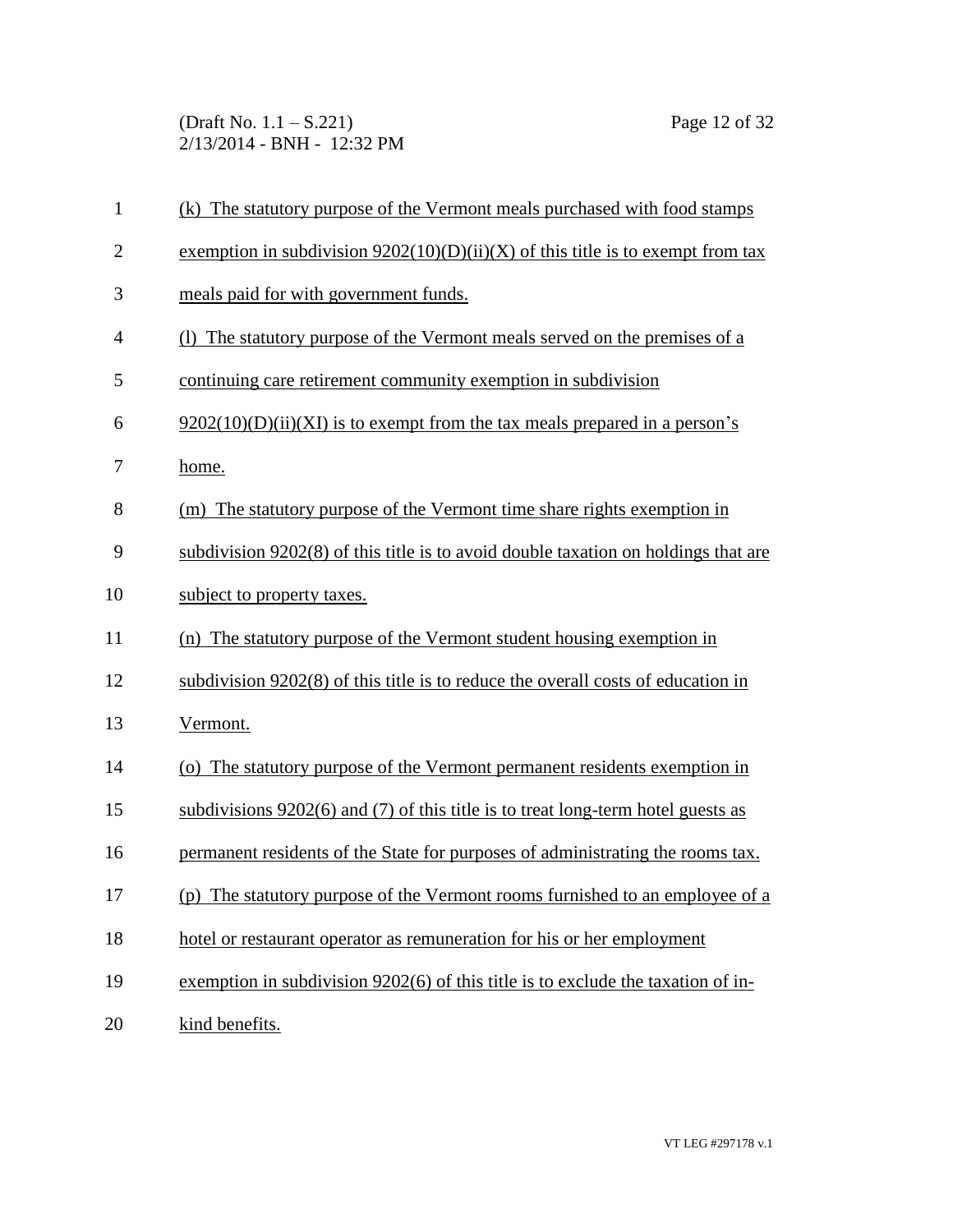(Draft No. 1.1 – S.221) Page 13 of 32 2/13/2014 - BNH - 12:32 PM

| $\mathbf{1}$   | (q) The statutory purpose of the summer camp for children exemption in             |
|----------------|------------------------------------------------------------------------------------|
| $\overline{2}$ | subdivision 9202(6) of this title is to promote Vermont outdoor education for      |
| 3              | youth.                                                                             |
| $\overline{4}$ | (r) The statutory purpose of the Vermont hospital, sanatorium, convalescent        |
| 5              | home, nursing home, or home for the aged room charges exemption in                 |
| 6              | subdivision $9202(3)(A)$ of this title is to exclude rooms that are a person's     |
| 7              | residence.                                                                         |
| 8              | (s) The statutory purpose of the Vermont State or United States operated           |
| 9              | establishment room charges exemption in subdivision $9202(3)(B)$ of this title is  |
| 10             | to abide by the requirement that states will not tax the federal government and    |
| 11             | to avoid the instance of the State taxing itself.                                  |
| 12             | (t) The statutory purpose of the Vermont rooms on the premises of a nonprofit      |
| 13             | exemption in subdivision $9202(3)(C)$ of this title is to reduce costs for certain |
| 14             | nonprofit organizations.                                                           |
| 15             | (u) The statutory purpose of the Vermont rooms on the premises of a                |
| 16             | continuing care retirement community exemption in subdivision $9202(3)(D)$ of      |
| 17             | this title is to exclude rooms that are a person's residence.                      |
| 18             | *** Sales Taxes ***                                                                |
| 19             | Sec. 8. 32 V.S.A. § 9706 is added to read:                                         |
| 20             | §9706. STATUTORY PURPOSES                                                          |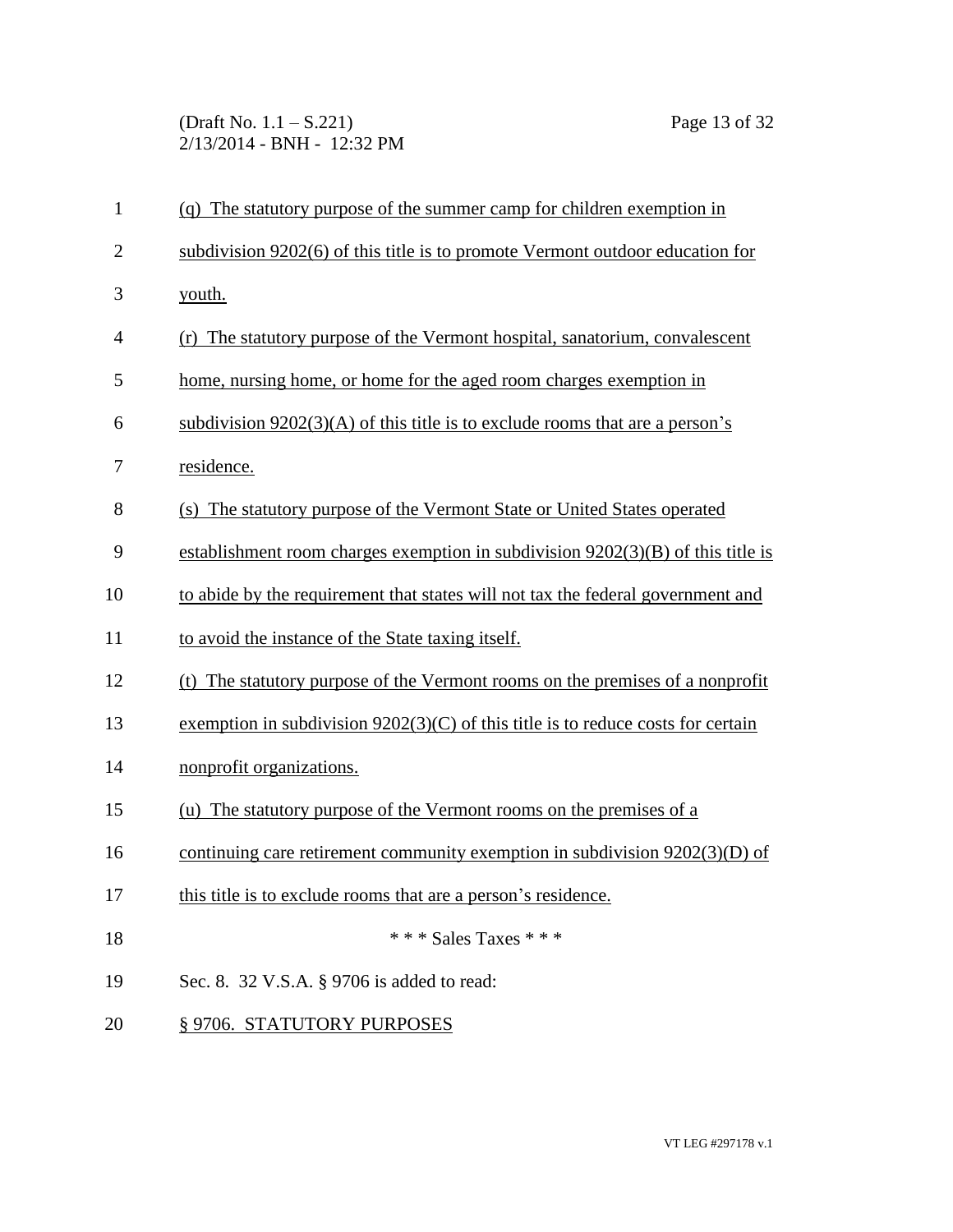(Draft No. 1.1 – S.221) Page 14 of 32 2/13/2014 - BNH - 12:32 PM

| $\mathbf{1}$   | (a) The statutory purpose of the Vermont medical products exemption in              |
|----------------|-------------------------------------------------------------------------------------|
| $\overline{2}$ | subdivision $9741(2)$ of this title is to lower the cost of medical products in     |
| 3              | order to support the health and welfare of Vermont residents.                       |
| $\overline{4}$ | (b) The statutory purpose of the Vermont agricultural inputs exemption in           |
| 5              | subdivision $9741(3)$ of this title is to lessen the costs for the agricultural     |
| 6              | industry, and to avoid taxing inputs in favor of taxing the end product, thus       |
| 7              | avoiding double taxation.                                                           |
| 8              | (c) The statutory purpose of the Vermont veterinary supplies exemption in           |
| 9              | subdivision 9741(3) of this title is to lessen the cost of veterinary services      |
| 10             | associated with productive animals to the agricultural industry.                    |
| 11             | (d) The statutory purpose of the Vermont nonbusiness, casual sales exemption        |
| 12             | in subdivision 9741(4) of this title is to prevent the occasional sale and re-sale  |
| 13             | of personal property by individuals not engaged as merchants from being             |
| 14             | subjected to the tax.                                                               |
| 15             | (e) The statutory purpose of the Vermont fuels for railroads and boats              |
| 16             | exemption in subdivision $9741(7)$ of this title is to avoid the taxation of fuels  |
| 17             | for the types of transportation for which public expenditure on infrastructure is   |
| 18             | unnecessary.                                                                        |
| 19             | (f) The statutory purpose of the Vermont sales of food exemption in                 |
| 20             | subdivision $9741(13)$ of this title is to limit the taxes on the purchase of goods |
| 21             | that are necessary for the health and welfare of all people in Vermont.             |

VT LEG #297178 v.1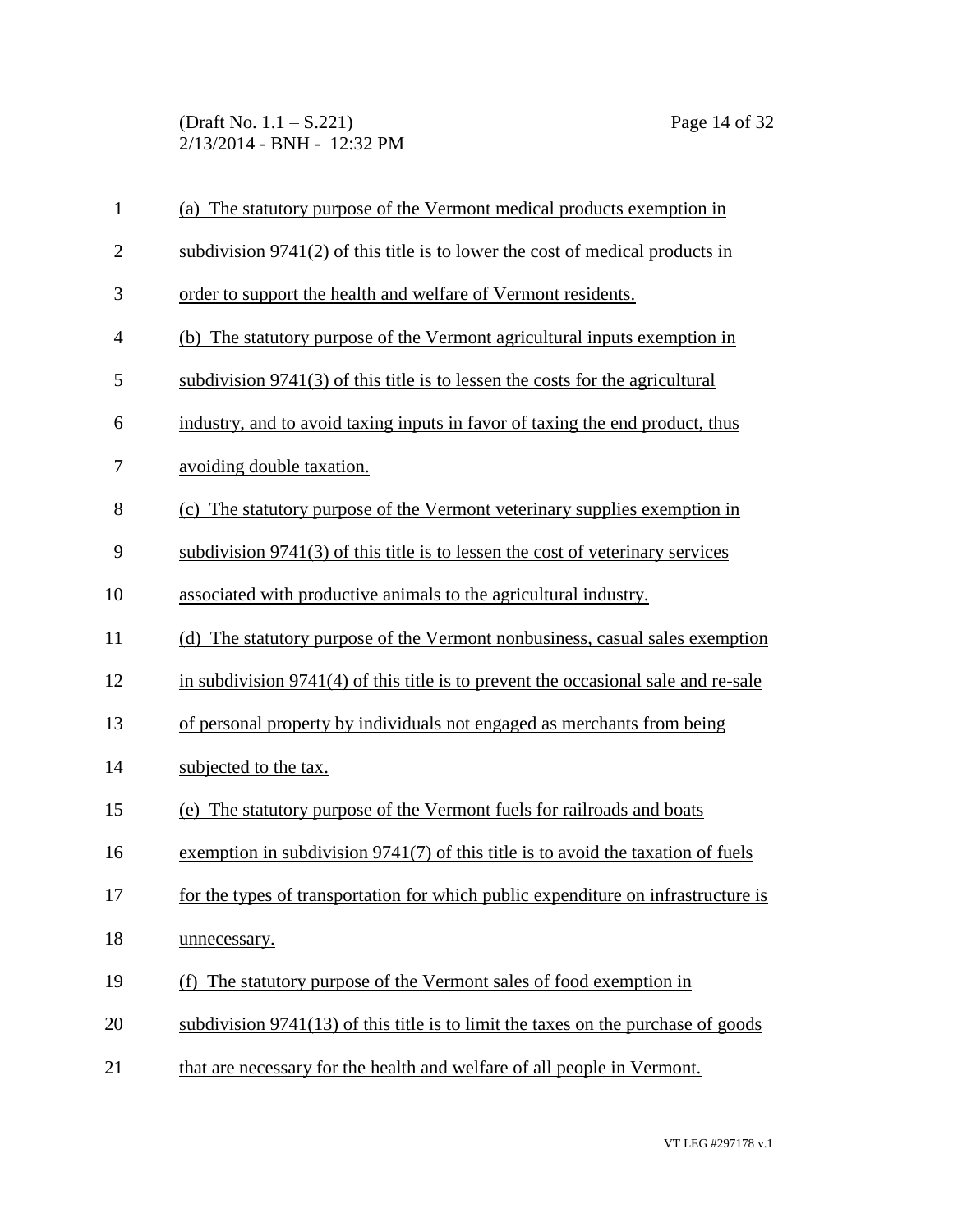(Draft No. 1.1 – S.221) Page 15 of 32 2/13/2014 - BNH - 12:32 PM

| $\mathbf{1}$   | (g) The statutory purpose of the Vermont manufacturers' material and                 |
|----------------|--------------------------------------------------------------------------------------|
| $\overline{2}$ | equipment exemption in subdivision $9741(14)$ of this title is to avoid tax          |
| 3              | pyramiding on goods and encourage investments in equipment by                        |
| $\overline{4}$ | manufacturing entities.                                                              |
| 5              | (h) The statutory purpose of the Vermont newspapers exemption in                     |
| 6              | subdivision $9741(15)$ of this title is to reduce the financial costs of building an |
| 7              | informed citizenry.                                                                  |
| 8              | (i) The statutory purpose of the Vermont packaging and shipping materials            |
| 9              | exemption in subdivision $9741(16)$ of this title is to prevent tax pyramiding by    |
| 10             | excluding inputs into business production and distribution.                          |
| 11             | (i) The statutory purpose of the Vermont rented furniture for residential use        |
| 12             | exemption in subdivision $9741(17)$ of this title is to limit sales taxes on items   |
| 13             | that are not being sold in order to avoid double taxation.                           |
| 14             | (k) The statutory purpose of the Vermont municipal, State, and federal               |
| 15             | recreation facilities admission exemption in subdivision 9741(18) of this title is   |
| 16             | to exempt from tax a state charge for an entrance or admission to avoid              |
| 17             | layering a sales tax on top of publicly financed amenities.                          |
| 18             | (1) The statutory purpose of the Vermont rentals of coin-operated washing            |
| 19             | facilities exemption in subdivision 9741(19) of this title is to exempt coin-        |
| 20             | operated washing facilities on the basis that these facilities are the equivalent    |
| 21             | of a service.                                                                        |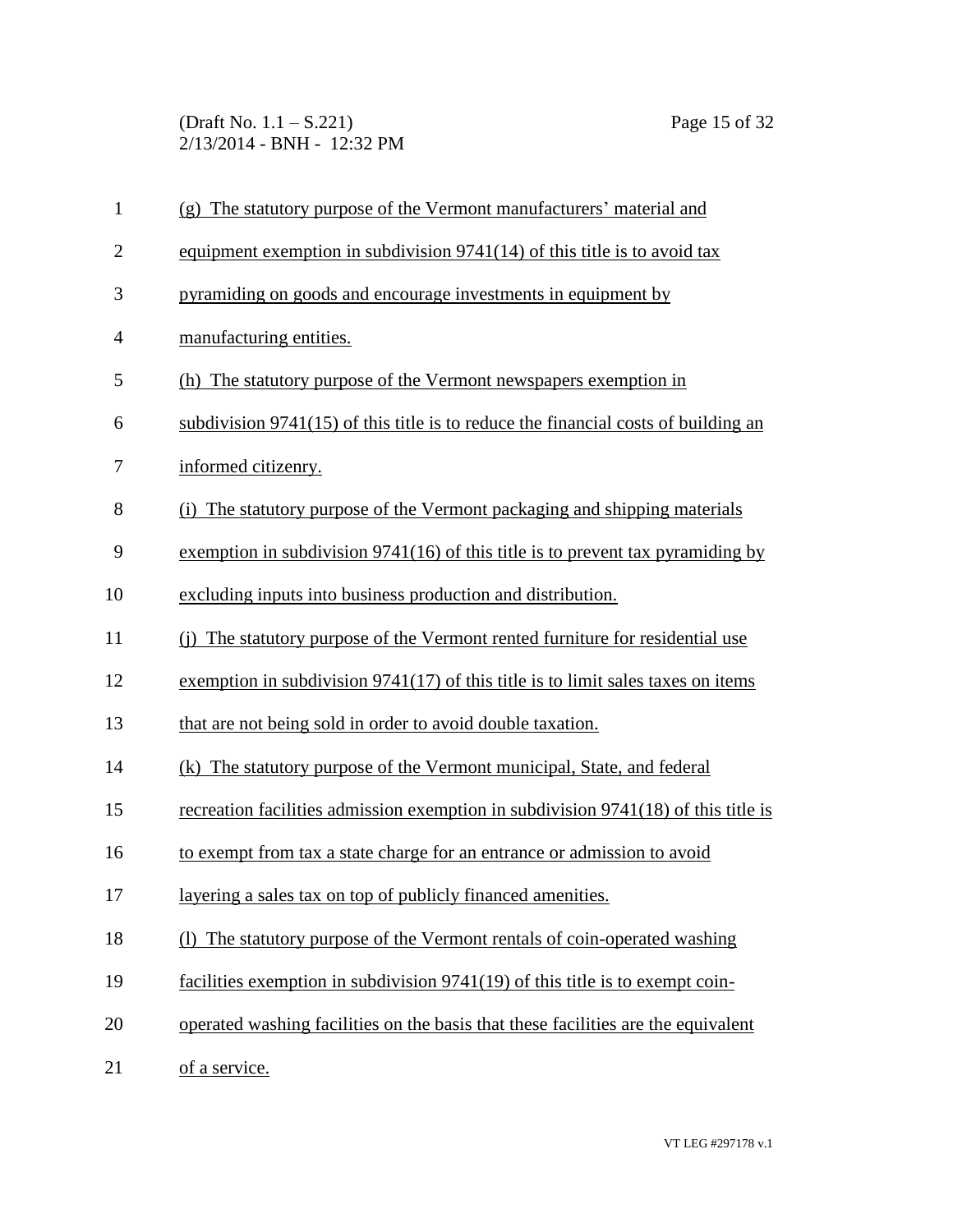(Draft No. 1.1 – S.221) Page 16 of 32 2/13/2014 - BNH - 12:32 PM

| $\mathbf{1}$   | (m) The statutory purpose of the Vermont admission fees to nonprofit                |
|----------------|-------------------------------------------------------------------------------------|
| $\mathbf{2}$   | museums exemption in subdivision $9741(20)$ of this title is to support the         |
| 3              | missions of certain nonprofit facilities and encourage higher visitation.           |
| $\overline{4}$ | (n) The statutory purpose of the Vermont items sold to fire, ambulance, and         |
| 5              | rescue squads exemption in subdivision $9741(21)$ of this title is to limit the tax |
| 6              | on organizations charged with protecting the safety of the public.                  |
| 7              | (o) The statutory purpose of the Vermont funeral charges exemption in               |
| 8              | subdivision 9741(22) of this title is to lessen the costs accumulated by the        |
| 9              | bereaved.                                                                           |
| 10             | (p) The statutory purpose of the Vermont commercial, industrial, or                 |
| 11             | agricultural research property use exemption in subdivision 9741(24) of this        |
| 12             | title is to reduce financial barriers to research and innovation in the             |
| 13             | commercial, industrial, and agricultural industries in order to increase these      |
| 14             | activities.                                                                         |
| 15             | (q) The statutory purpose of the Vermont agricultural machinery and                 |
| 16             | equipment exemption in subdivision $9741(25)$ of this title is to avoid tax         |
| 17             | pyramiding of agricultural products.                                                |
| 18             | The statutory purpose of the Vermont energy purchases for a residence<br>(r)        |
| 19             | exemption in subdivision $9741(26)$ of this title is to limit the tax on the        |
| 20             | purchase of goods that are necessary for the health and welfare of all people in    |
| 21             | Vermont.                                                                            |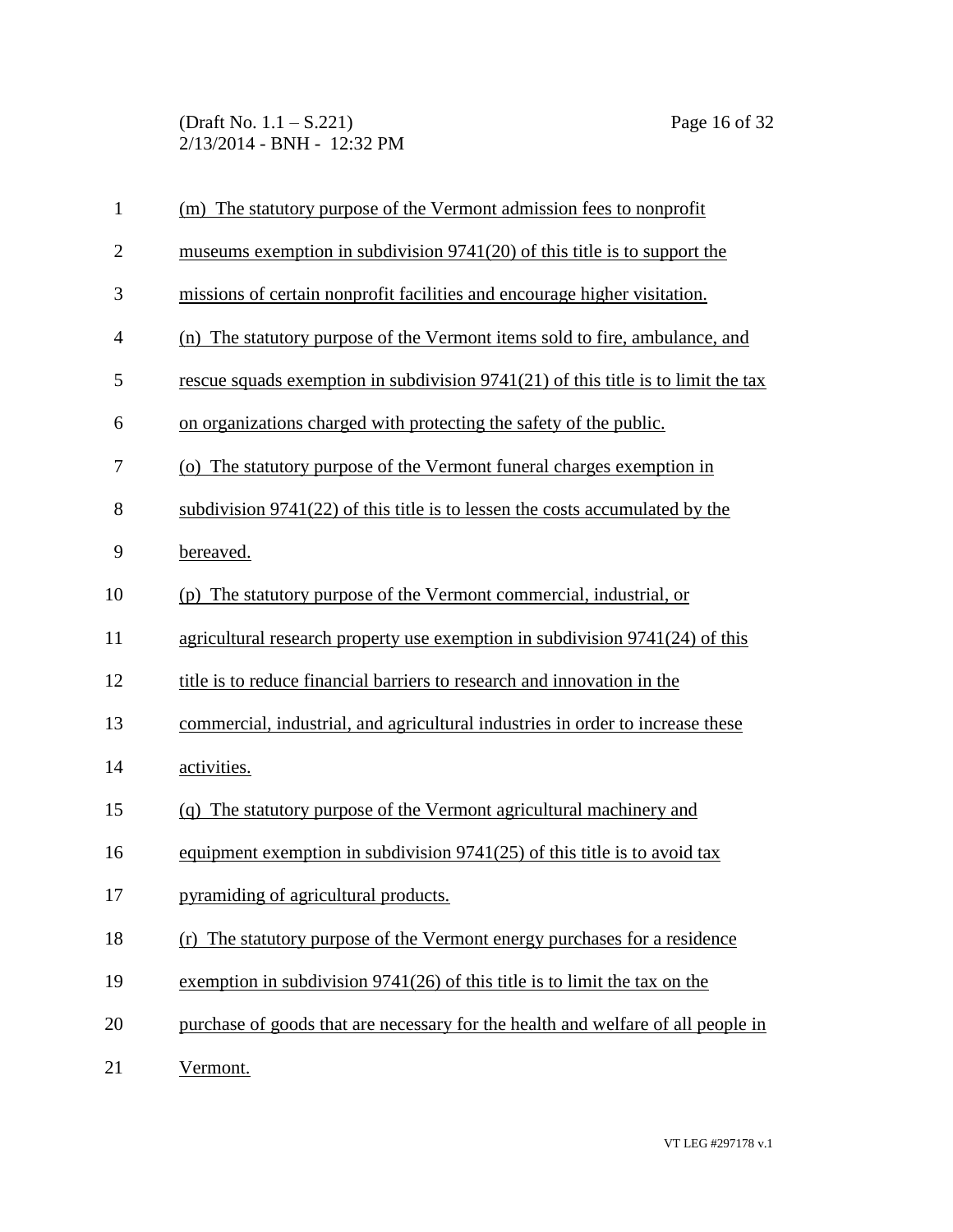(Draft No. 1.1 – S.221) Page 17 of 32 2/13/2014 - BNH - 12:32 PM

| $\mathbf{1}$   | (s) The statutory purpose of the Vermont energy purchases for farming             |
|----------------|-----------------------------------------------------------------------------------|
| $\overline{2}$ | exemption in subdivision $9741(27)$ of this title is to avoid tax pyramiding of   |
| 3              | agricultural products.                                                            |
| $\overline{4}$ | (t) The statutory purpose of the Vermont sales of films to movie theaters         |
| 5              | exemption in subdivision 9741(28) of this title is to avoid tax on items that are |
| 6              | normally not for permanent use within the State.                                  |
| 7              | (u) The statutory purpose of the Vermont aircraft and depreciable parts for       |
| 8              | commercial use exemption in subdivision $9741(29)$ of this title is to promote    |
| 9              | the growth of the aircraft maintenance industry in Vermont by lowering the        |
| 10             | cost of parts and equipment relative to other states with private airplane        |
| 11             | maintenance facilities.                                                           |
| 12             | (v) The statutory purpose of the Vermont railroad rolling stock and               |
| 13             | depreciable parts exemption in subdivision 9741(30) of this title is to increase  |
| 14             | the use of rail for transport by lowering the costs of maintenance.               |
| 15             | (w) The statutory purpose of the Vermont ferryboats and depreciable parts         |
| 16             |                                                                                   |
|                | exemption in subdivision $9741(31)$ of this title is to increase the use of ferry |
| 17             | for transport by lowering the costs of maintenance.                               |
| 18             | (x) The statutory purpose of the Vermont sales of mobile homes and modular        |
| 19             | housing exemption in subdivision 9741(32) of this title is to create equity       |
| 20             | between mobile and modular housing and traditional residential construction       |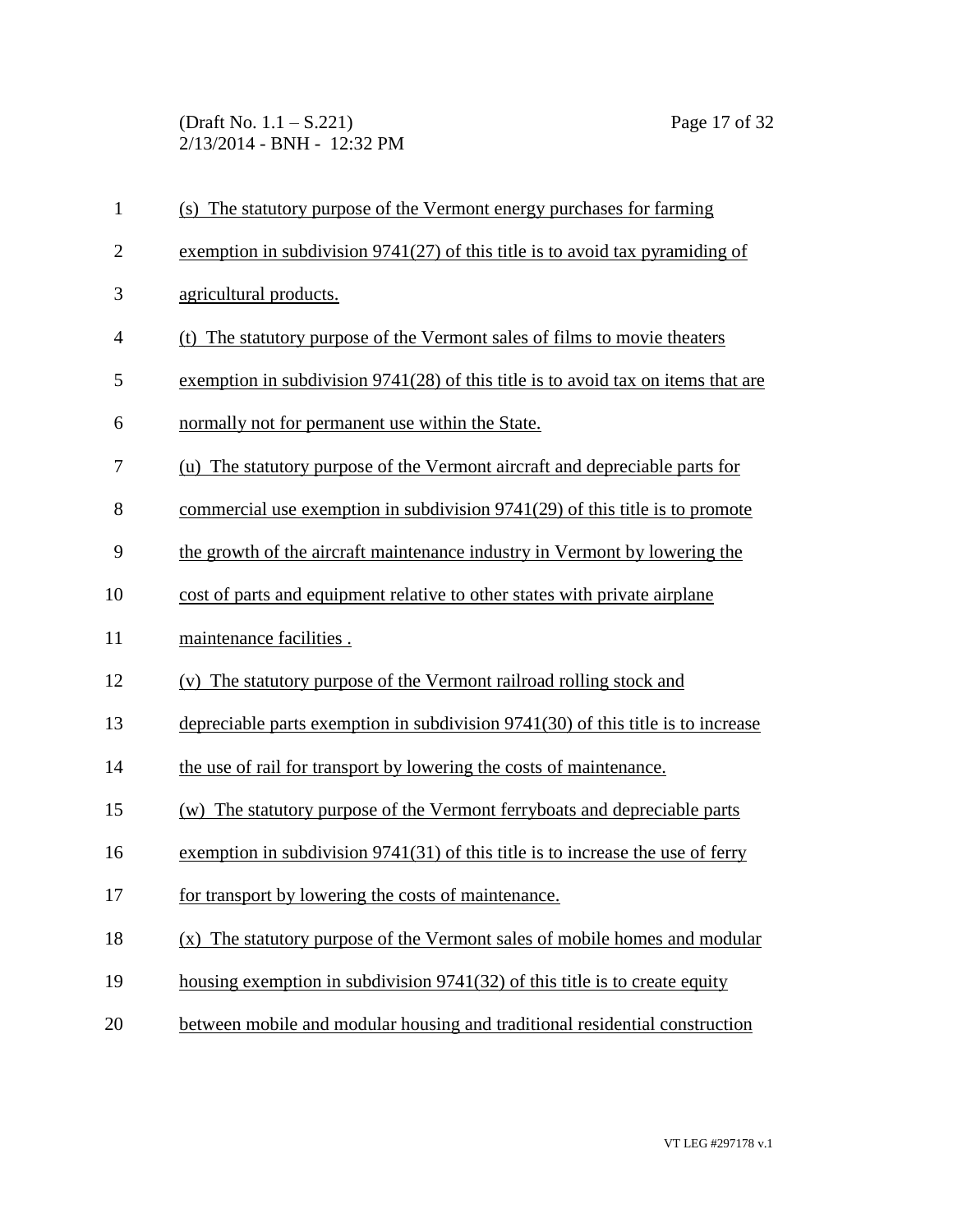(Draft No. 1.1 – S.221) Page 18 of 32 2/13/2014 - BNH - 12:32 PM

| $\mathbf{1}$   | by providing an exemption for the estimated portion of the cost attributable to     |
|----------------|-------------------------------------------------------------------------------------|
| $\overline{2}$ | labor (versus materials).                                                           |
| 3              | (y) The statutory purpose of the Vermont United States flag sold to or by           |
| $\overline{4}$ | exempt veterans' organizations exemption in subdivision 9741(33) of this title      |
| 5              | is to support veterans' organizations in performing their traditional functions.    |
| 6              | (z) The statutory purpose of the Vermont energy used in manufacturing               |
| 7              | tangible personal property for sale exemption in subdivision 9741(34) of this       |
| 8              | title is to avoid the taxation of manufacturing inputs and the pyramiding of        |
| 9              | taxes on goods produced in state.                                                   |
| 10             | (aa) The statutory purpose of the Vermont property transferred as part of           |
| 11             | personal service transaction or transfer of intangible property rights exemption    |
| 12             | in subdivision 9741(35) of this title is to exempt tangible personal property that  |
| 13             | is a small portion of a service because the cost of compliance exceeds the          |
| 14             | revenues.                                                                           |
| 15             | (bb) The statutory purpose of the Vermont advertising materials exemption in        |
| 16             | subdivision 9741(36) of this title is to exempt tangible personal property if it is |
| 17             | a small portion of a larger service.                                                |
| 18             | (cc) The statutory purpose of the Vermont documents that record a                   |
| 19             | professional service exemption in subdivision 9741(37) of this title is to          |
| 20             | exempt tangible personal property that is a small portion of a service package.     |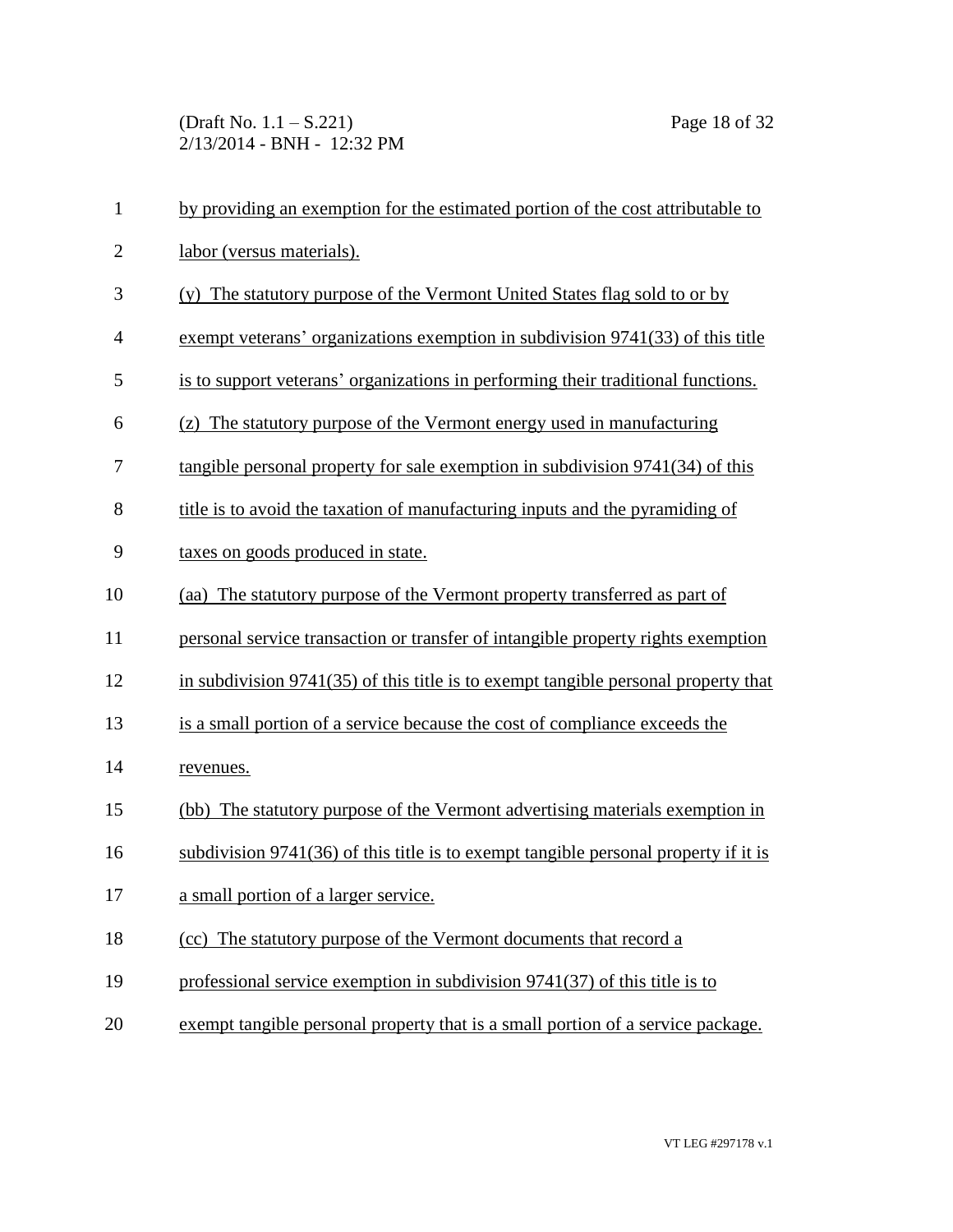(Draft No. 1.1 – S.221) Page 19 of 32 2/13/2014 - BNH - 12:32 PM

| $\mathbf{1}$   | (dd) The statutory purpose of the Vermont tracked vehicles exemption in               |
|----------------|---------------------------------------------------------------------------------------|
| $\overline{c}$ | subdivision 9741(38) of this title is to limit the sales tax on tracked vehicles      |
| 3              | (i.e. construction vehicles such as bulldozers) in order to lessen the cost of        |
| 4              | capital investments facilitated by those tracked vehicles.                            |
| 5              | (ee) The statutory purpose of the Vermont sales of building materials                 |
| 6              | exemption in subdivisions $9741(39)(i)$ and (ii) of this title is to encourage the    |
| 7              | restoration and revitalization of downtown districts.                                 |
| 8              | (ff) The statutory purpose of the Vermont wholesale transactions between              |
| 9              | telecommunications service providers exemption in subdivision 9741(41) of             |
| 10             | this title is to avoid taxation of inputs and intercompany transactions in order to   |
|                |                                                                                       |
| 11             | avoid double taxation.                                                                |
| 12             | (gg) The statutory purpose of the Vermont third party scrap construction              |
| 13             | materials exemption in subdivision 9741(43) of this title is to promote the           |
| 14             | reuse and recycling of scrap construction materials.                                  |
| 15             | (hh) The statutory purpose of the Vermont property incorporated in a railroad         |
| 16             | line exemption in subdivision $9741(44)$ of this title is to increase the use of rail |
| 17             | for transport by lowering the costs of materials.                                     |
| 18             | The statutory purpose of the Vermont clothing and footwear exemption in<br>(ii)       |
| 19             | subdivision 9741(45) of this title is to limit the tax burden on the purchase of      |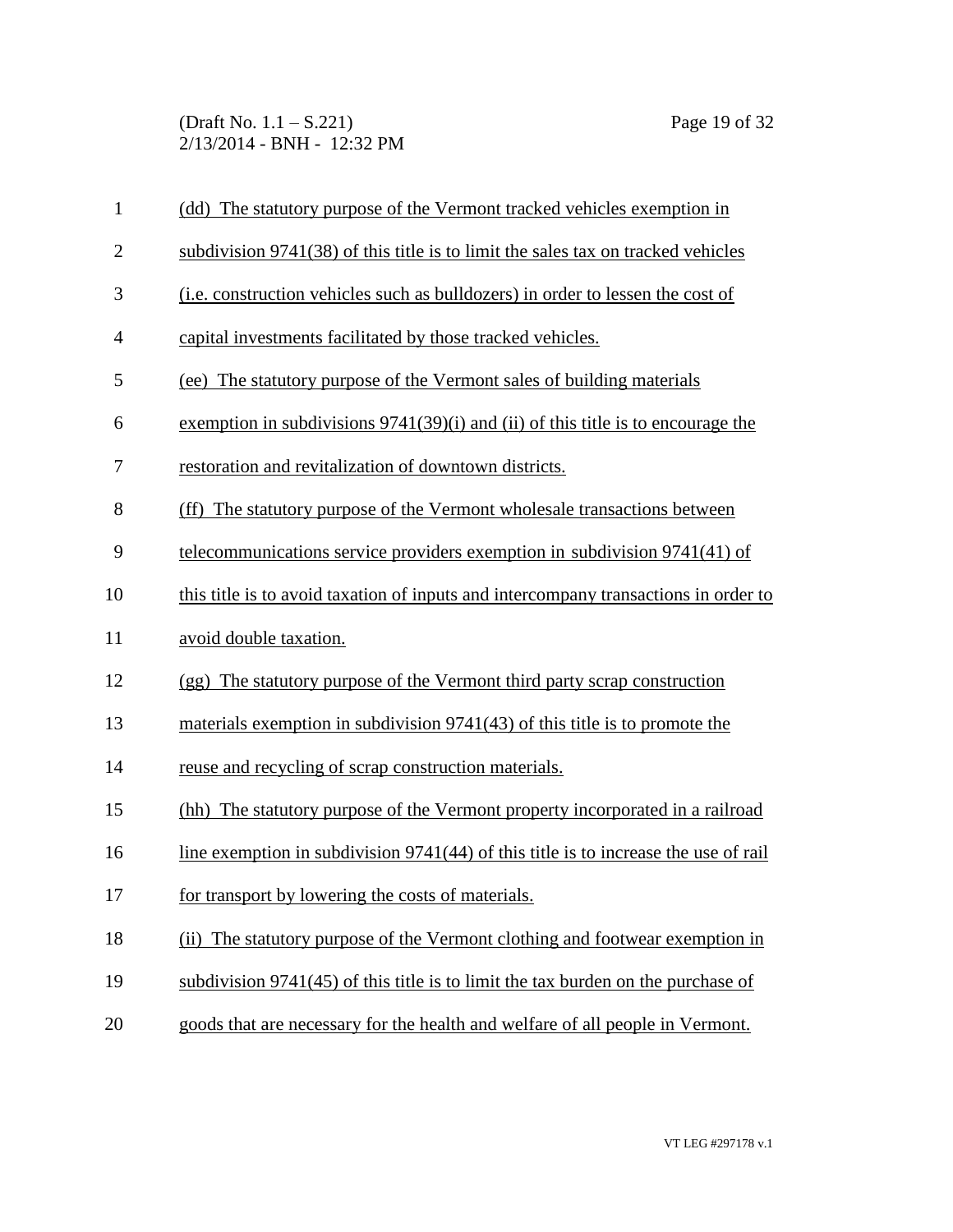(Draft No. 1.1 – S.221) Page 20 of 32 2/13/2014 - BNH - 12:32 PM

| $\mathbf{1}$   | (ii) The statutory purpose of the Vermont property incorporated into a net        |
|----------------|-----------------------------------------------------------------------------------|
| $\overline{2}$ | metering system exemption, on-premise energy system not connected to the          |
| 3              | electric distribution system exemption, and solar hot water heating system        |
| $\overline{4}$ | exemption in subdivision $9741(46)$ of this title is to encourage the adoption of |
| 5              | efficient technologies for generating and distributing renewable energy           |
| 6              | resources.                                                                        |
| 7              | (kk) The statutory purpose of the Vermont purchases by and limited purchases      |
| 8              | from $501(c)(3)$ organizations exemption in subdivision 9743(3) of this title is  |
| 9              | to reduce costs for certain nonprofit organizations in order to allow them to     |
| 10             | dedicate more of their financial resources to furthering their public-serving     |
| 11             | missions.                                                                         |
| 12             | (II) The statutory purpose of the Vermont building materials and supplies used    |
| 13             | in construction or repair of buildings by governmental bodies, $501(c)(3)$        |
| 14             | organizations, or development corporations exemption in subdivision 9743(4)       |
| 15             | of this title is to reduce the costs of construction for certain nonprofit        |
| 16             | organizations in order to allow them to dedicate more of their financial          |
| 17             | resources to furthering their public-serving missions.                            |
| 18             | (mm) The statutory purpose of the Vermont amusement charges for four              |
| 19             | events per year for $501(c)(4)$ – $(13)$ and $(19)$ organizations and political   |
| 20             | organizations exemption in subdivision $9743(5)$ of this title is to reduce the   |
| 21             | costs for and encourage participation in a limited number of events organized     |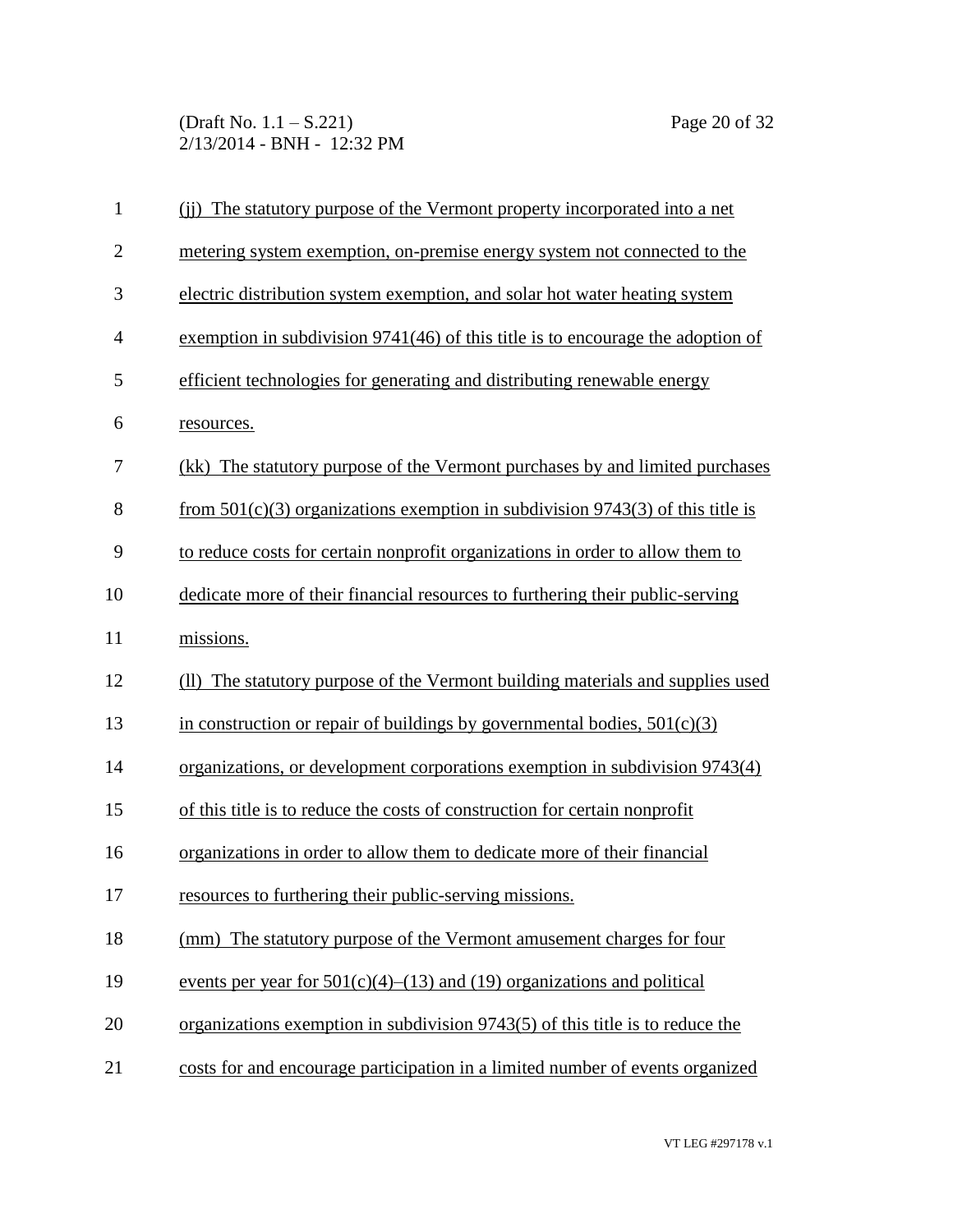(Draft No. 1.1 – S.221) Page 21 of 32 2/13/2014 - BNH - 12:32 PM

| $\mathbf{1}$   | by certain nonprofit organizations in order to allow them to dedicate more of       |
|----------------|-------------------------------------------------------------------------------------|
| $\overline{2}$ | their financial resources to furthering their public-serving missions.              |
| 3              | (nn) The statutory purpose of the Vermont amusement charges for events              |
| $\overline{4}$ | presented by $501(c)(3)$ organizations in subdivision $9743(7)$ of this title is to |
| 5              | reduce the costs for and encourage participation in fundraising events              |
| 6              | organized by certain nonprofit organizations in order to allow them to dedicate     |
| 7              | more of their financial resources to furthering their public-serving missions.      |
| 8              | (oo) The statutory purpose of the Vermont limitation of tax on                      |
| 9              | telecommunications services in section 9771a of this title is to promote the        |
| 10             | growth of telecommunications intensive businesses.                                  |
| 11             | (pp) The statutory purpose of the Vermont reallocation of receipts from tax         |
| 12             | imposed on sales of construction materials in section 9819 of this title is to      |
| 13             | promote the restoration or revitalization, or both, of downtown districts within    |
| 14             | Vermont.                                                                            |
| 15             | (qq) The statutory purpose of the Vermont sales by licensed auctioneers             |
| 16             | exemption in subdivision 9741(48) of this title is to extend the "casual sale"      |
| 17             | exemption to parallel situations involving an auctioneer.                           |
| 18             | (rr) The statutory purpose of the Vermont licensed use of prewritten software       |
| 19             | from remote servers exemption in 2012 Acts and Resolves No. 143, Sec. 52 is         |
| 20             | to provide a temporary exemption to businesses and consumers while                  |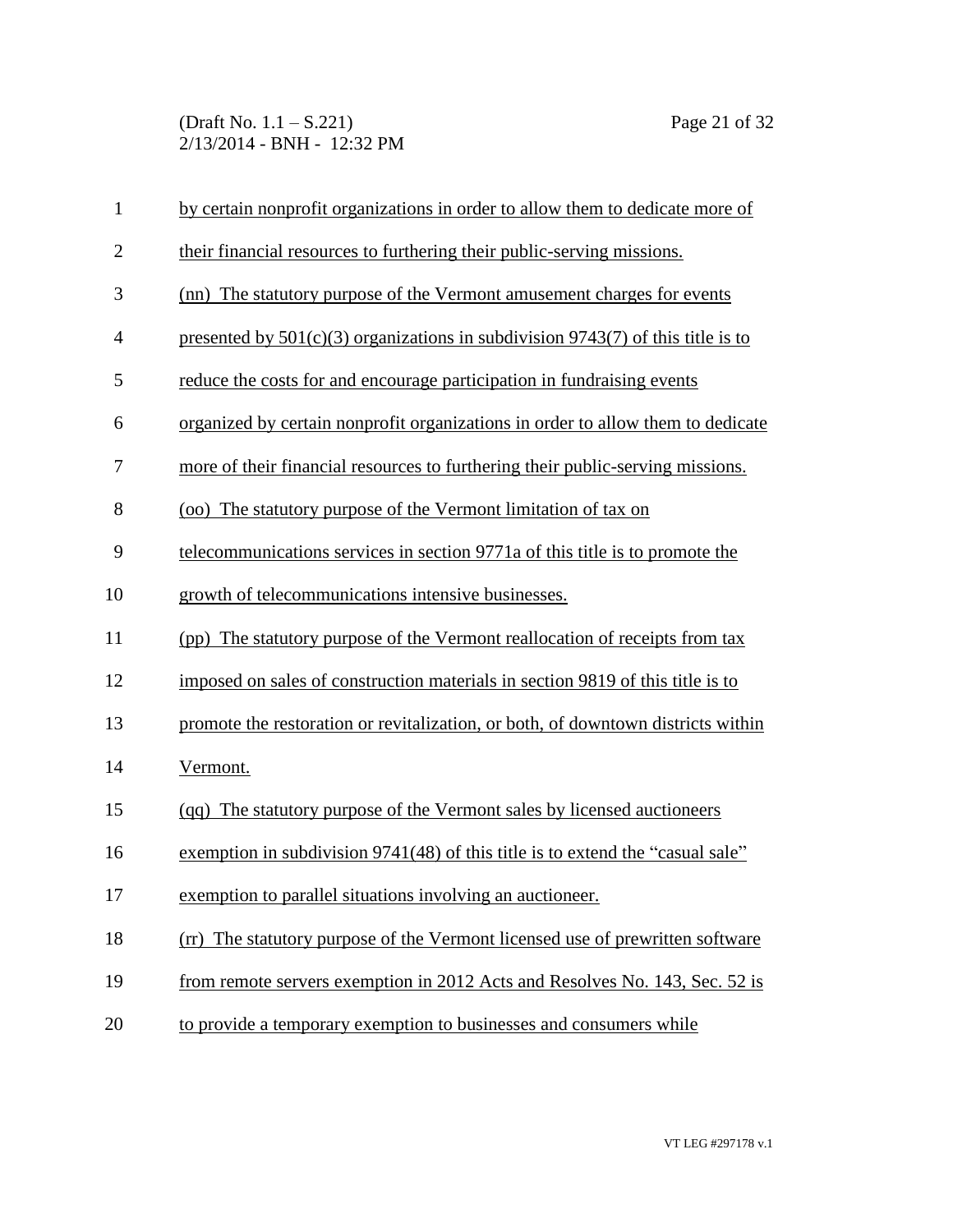(Draft No. 1.1 – S.221) Page 22 of 32 2/13/2014 - BNH - 12:32 PM

| $\mathbf{1}$   | clarifying and drafting the rules for this relatively new model for providing  |
|----------------|--------------------------------------------------------------------------------|
| $\mathbf{2}$   | software.                                                                      |
| 3              | *** Property Taxes ***                                                         |
| $\overline{4}$ | Sec. 9. 10 V.S.A. § 210 is added to read:                                      |
| 5              | § 210. STATUTORY PURPOSES                                                      |
| 6              | The statutory purpose of the Vermont local development corporations            |
| 7              | exemption in section 236 of this title is to exempt government-funded entities |
| 8              | and promote economic development.                                              |
| 9              | Sec. 10. 10 V.S.A. § 602 is added to read:                                     |
| 10             | § 602. STATUTORY PURPOSES                                                      |
| 11             | The statutory purpose of the Vermont Housing Finance Agency exemption in       |
| 12             | subsection $641(a)$ of this title is to exempt quasi-government entities that  |
| 13             | provide and promote affordable housing.                                        |
| 14             | Sec. 11. 16 V.S.A. § 2170 is added to read:                                    |
| 15             | § 2170. STATUTORY PURPOSES                                                     |
| 16             | The statutory purpose of the Vermont State Colleges exemption in section       |
| 17             | 2178 of this title is to exempt entities that receiving government funding and |
| 18             | providing higher education.                                                    |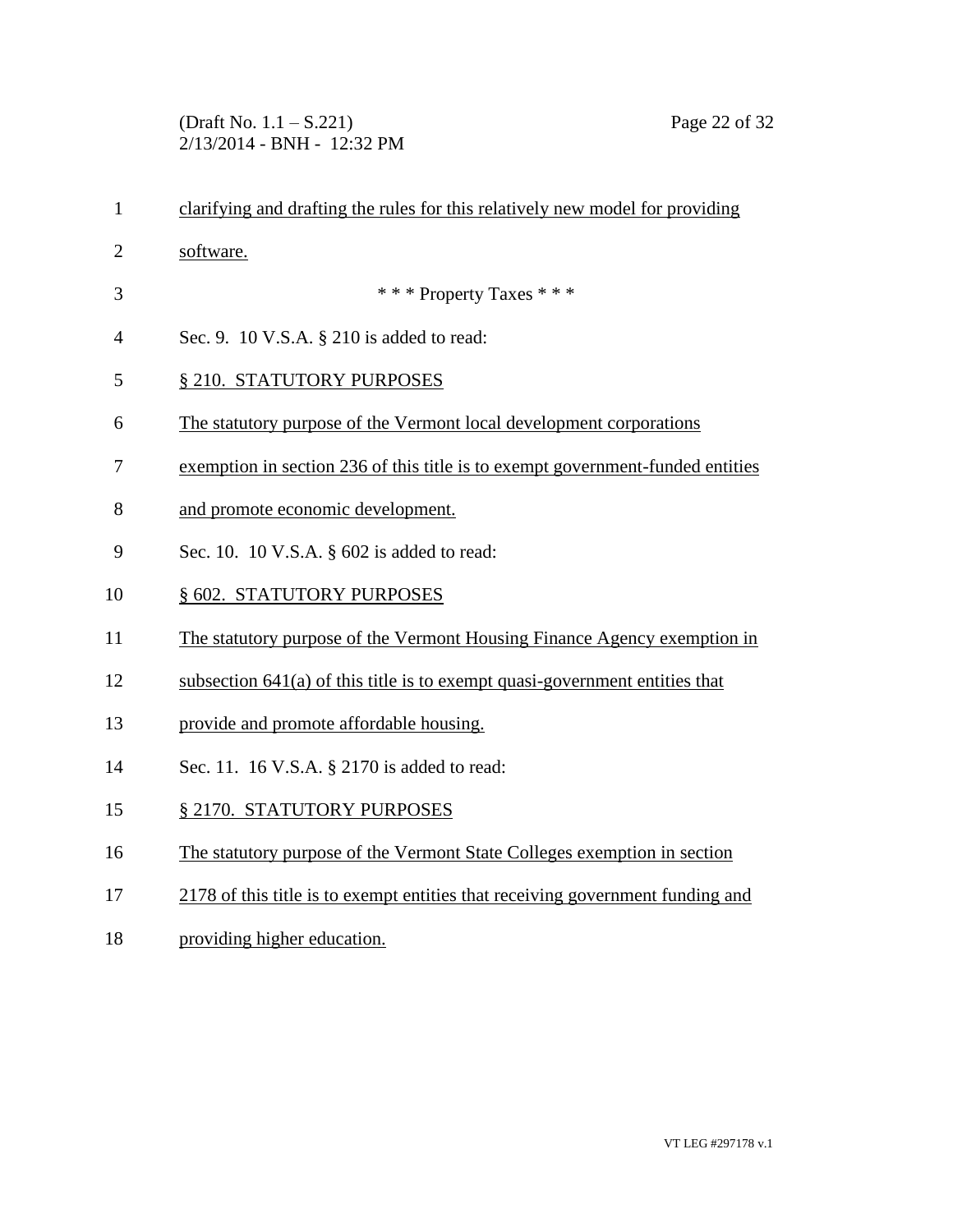(Draft No. 1.1 – S.221) Page 23 of 32 2/13/2014 - BNH - 12:32 PM

- Sec. 12. 16 App. V.S.A. § 1-15a is added to read:
- § 1-15a. STATUTORY PURPOSES
- The statutory purpose of the University of Vermont exemption in section 1-15
- of this chapter is to exempt entities receiving government funding and
- providing higher education.
- Sec. 13. 18 V.S.A. § 5300 is added to read:
- § 5300. STATUTORY PURPOSES
- The statutory purpose of the Vermont cemeteries exemption in sections 5317
- and 5376 of this title is to exempt property with a fair market value that is
- difficult to ascertain and for which there are limited options for alternative
- uses.
- Sec. 14. 22 V.S.A. § 68 is added to read:
- § 68. STATUTORY PURPOSES
- The statutory purpose of the Vermont libraries exemption in section 109 of this
- title is to exempt libraries that offer free and public access to information and
- research resources.
- Sec. 15. 24 V.S.A. § 4000 is added to read:
- 18 § 4000. STATUTORY PURPOSES
- The statutory purpose of the Vermont housing authorities exemption in section
- 4020 of this title is to exempt quasi-government entities that provide and
- promote affordable housing.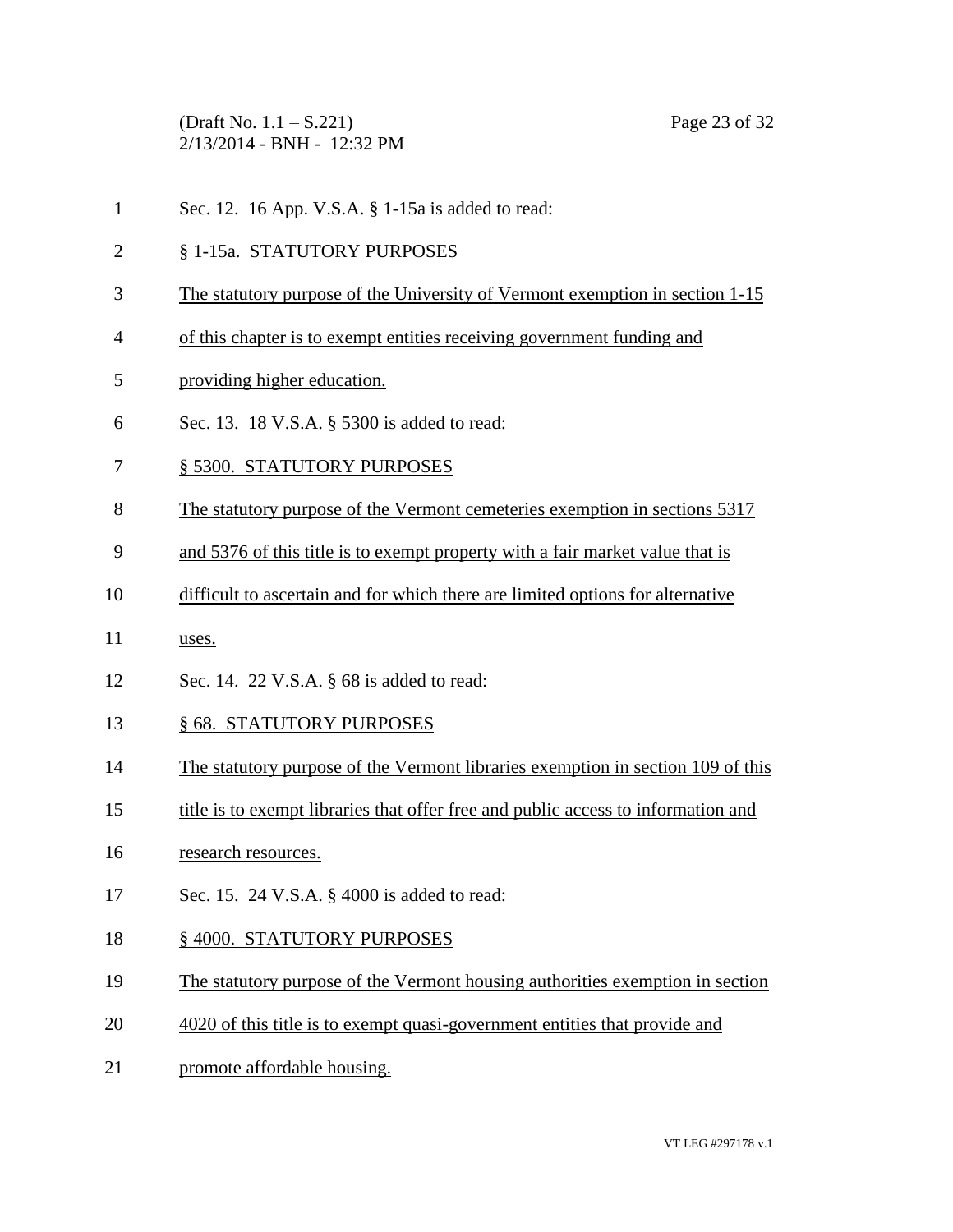(Draft No. 1.1 – S.221) Page 24 of 32 2/13/2014 - BNH - 12:32 PM

- Sec. 16. 32 V.S.A. § 3750 is added to read:
- § 3750. STATUTORY PURPOSES
- The statutory purpose of the Vermont Use Value Appraisal Program in chapter
- 124 of this title is to lower the property tax level for land used for agriculture
- and forestry by valuing it based on how it is used rather than the "highest and
- best" use which is fair market value.
- Sec. 17. 32 V.S.A. § 3800 is added to read:
- § 3800. STATUTORY PURPOSES
- (a) The statutory purpose of the Vermont federal and State government
- property exemption in subdivision 3802(1) of this title is to prevent
- government from taxing itself.
- (b) The statutory purpose of the Vermont congressionally chartered
- organizations exemption in subdivision 3802(2) of this title is to exempt
- organizations providing civic services.
- (c) The statutory purpose of the Vermont public, pious, and charitable
- property exemption in sections 3832 and 3840 and subdivision 3802(4) of this
- title is to exempt entities that provide religious, charitable, civic, or public
- services.
- (d) The statutory purpose of the Vermont college fraternities and societies
- exemption in subdivision 3802(5) of this title is to exempt organizations that
- provide civic services.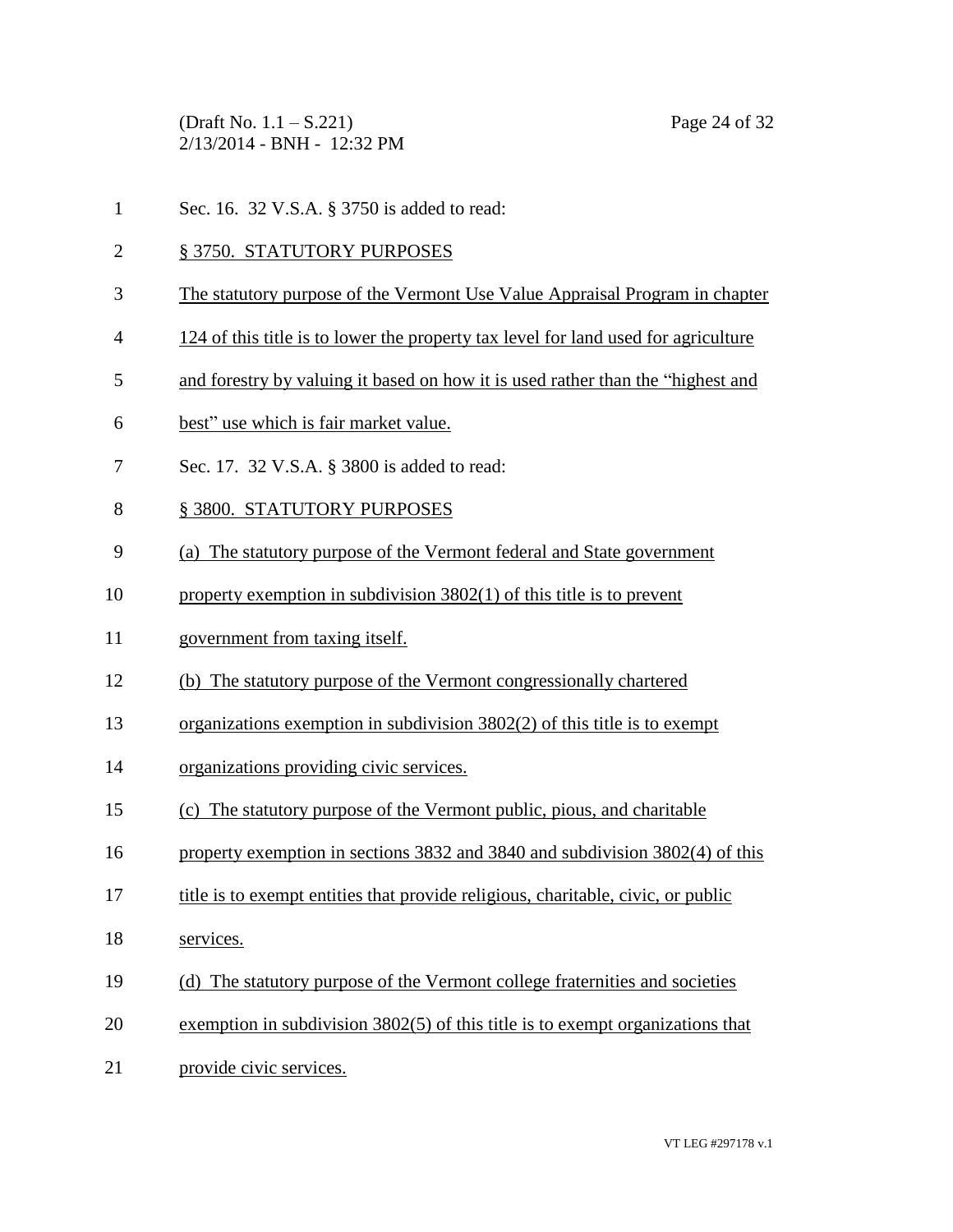(Draft No. 1.1 – S.221) Page 25 of 32 2/13/2014 - BNH - 12:32 PM

| $\mathbf{1}$ | (e) The statutory purpose of the Vermont Young Men's and Women's                  |
|--------------|-----------------------------------------------------------------------------------|
| $\mathbf{2}$ | Christian Associations in subdivision 3802(6) of this title is to exempt          |
| 3            | nonprofit organizations that offer benefits to the community.                     |
| 4            | (f) The statutory purpose of the Vermont cemeteries exemption in subdivision      |
| 5            | $3802(7)$ of this title is to exempt property with a fair market value that is    |
| 6            | difficult to ascertain and for which there are limited options for alternative    |
| 7            | uses.                                                                             |
| 8            | (g) The statutory purpose of the Vermont exemption for property owned by          |
| 9            | agricultural societies in subdivision 3802(9) of this title is to exempt property |
| 10           | that is used to publicly support the State's agricultural economy.                |
| 11           | (h) The statutory purpose of the Vermont $$10,000.00$ exemption of appraised      |
| 12           | value of a residence for a veteran in subdivision $3802(11)$ of this title is to  |
| 13           | permanently provide property tax reductions to certain veterans and their         |
| 14           | families.                                                                         |
| 15           | The statutory purpose of the Vermont property exclusively installed and<br>(i)    |
| 16           | operated for the abatement of water pollution exemption in subdivision            |
| 17           | 3802(12) of this title is to encourage real property improvements that abate      |
| 18           | water pollution.                                                                  |
| 19           | (i) The statutory purpose of the Vermont humane societies exemption in            |
| 20           | section $3802(15)$ of this title is to eliminate property taxes for organizations |
| 21           | that protect animals.                                                             |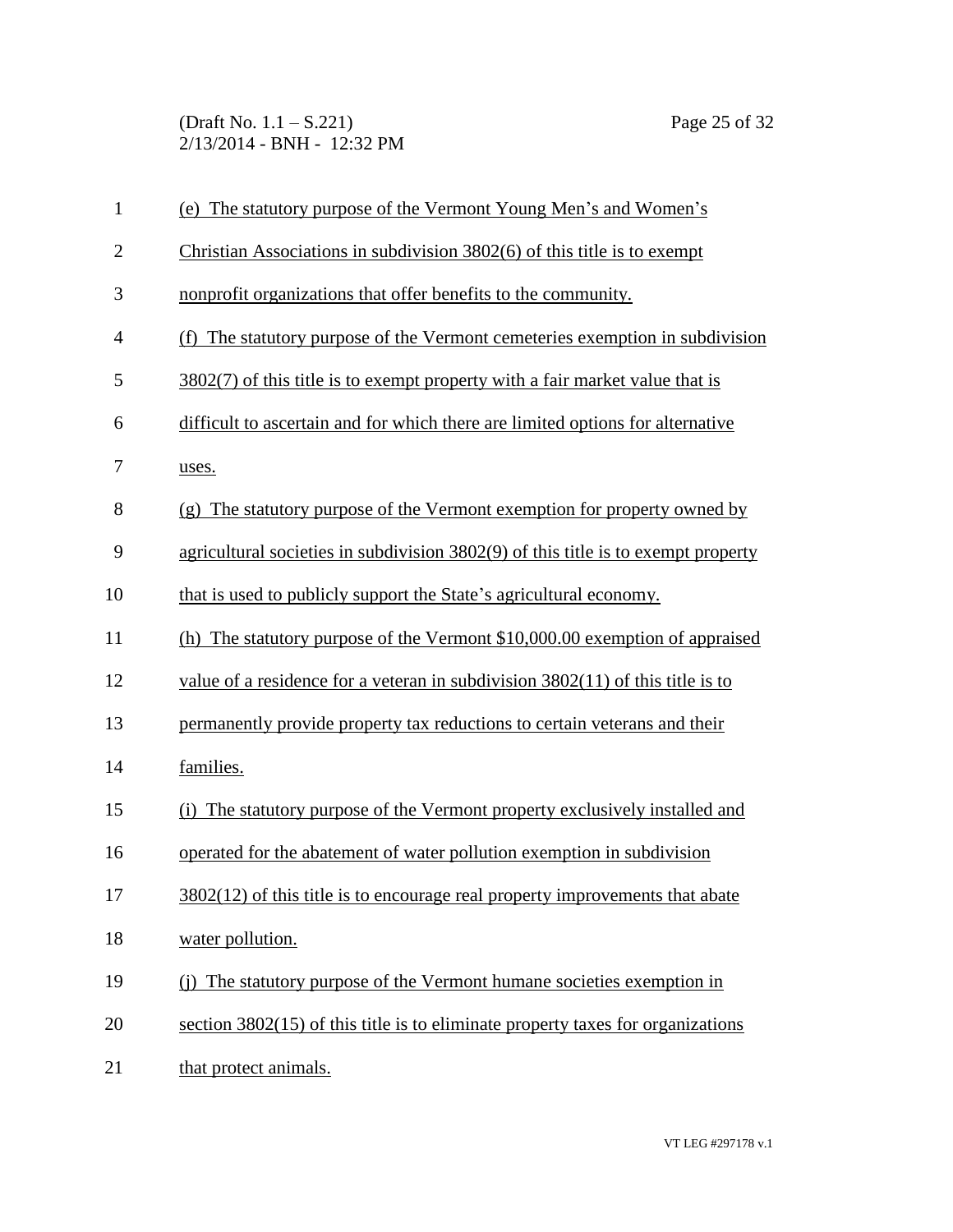(Draft No. 1.1 – S.221) Page 26 of 32 2/13/2014 - BNH - 12:32 PM

| $\mathbf{1}$   | (k) The statutory purpose of the Vermont federally qualified health center or     |
|----------------|-----------------------------------------------------------------------------------|
| $\mathbf{2}$   | rural health clinic exemption in subdivision 3802(16) of this title is to support |
| 3              | health centers in an underserved area or population, offer a sliding fee scale,   |
| $\overline{4}$ | provide comprehensive services, and have an ongoing quality assurance             |
| 5              | program.                                                                          |
| 6              | The statutory purpose of the Vermont railroad property alternative tax            |
| 7              | scheme in subdivision $3803(1)$ of this title is to provide an alternative tax    |
| 8              | scheme where the traditional method of applying the education property tax        |
| 9              | rate set annually to the fair market value of the property is inappropriate.      |
| 10             | (m) The statutory purpose of the Vermont telephone property alternative tax       |
| 11             | scheme in subdivision $3803(2)$ of this title is to provide an alternative tax    |
| 12             | scheme where the traditional method of applying the education property tax        |
| 13             | rate set annually to the fair market value of the property is inappropriate.      |
| 14             | (n) The statutory purpose of the Vermont permanent session law exemptions         |
| 15             | in 2008 Acts and Resolves No. 190, 1892 Acts and Resolves No. 213, 1945           |
| 16             | Acts and Resolves No. 204, 1939 Acts and Resolves No. 250, 1921 Acts and          |
| 17             | Resolves No. 31, 1921 Acts and Resolves No. 262, 1910 Acts and Resolves           |
| 18             | No. 370, and 1900 Acts and Resolves No. 244 is to permanently exempt              |
| 19             | specific properties that have demonstrated an individual purpose to the General   |
| 20             | Assembly.                                                                         |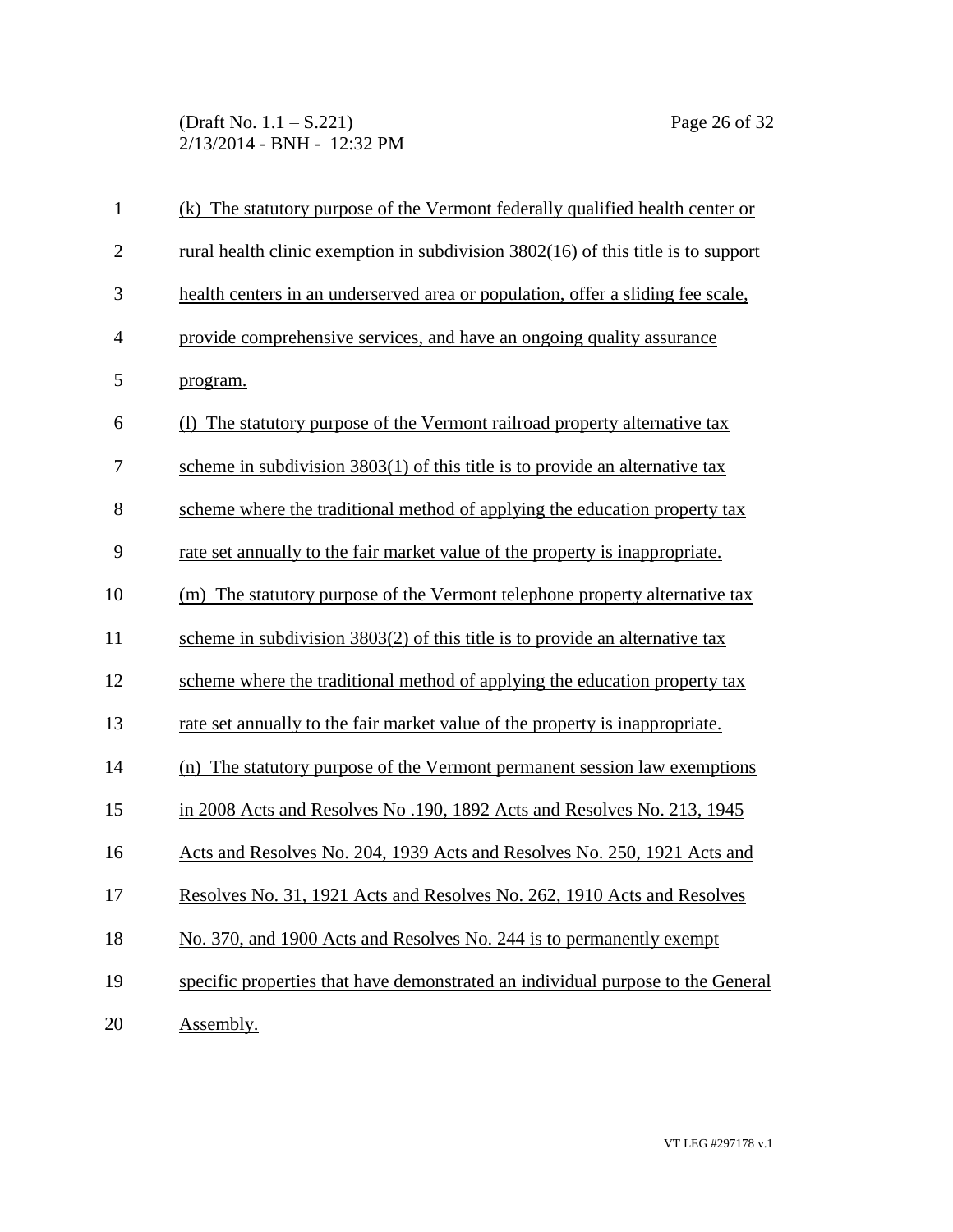(Draft No. 1.1 – S.221) Page 27 of 32 2/13/2014 - BNH - 12:32 PM

| $\mathbf{1}$   | (o) The statutory purpose of the Vermont temporary skating rinks exemption          |
|----------------|-------------------------------------------------------------------------------------|
| $\overline{2}$ | in 2008 Acts and Resolves No. 190, Sec. 40 (FY09 and FY10), Amended 2010            |
| 3              | Acts and Resolves No. 160, Sec. 22 (FY11), and Amended 2011 Acts and                |
| $\overline{4}$ | Resolves No. 45, Sec. 13f (FY12 at 50 percent) is to temporarily provide tax        |
| 5              | relief while the General Assembly works to create a long term, comprehensive        |
| 6              | policy pertaining to these types of facilities.                                     |
| 7              | (p) The statutory purpose of the Vermont temporary recreation facilities            |
| 8              | exemption in 2008 Acts and Resolves No. 190, Sec. 101 (FY09 only), 2009             |
| 9              | Special Session Acts and Resolves No. 1, Sec. H.49 (FY10 and FY11), and             |
| 10             | Amended 2011 Acts and Resolves No. 45, Sec. 13fe (FY12 at 50 percent) is to         |
| 11             | provide temporary tax relief while the General Assembly works to create a           |
| 12             | long term, comprehensive policy pertaining to these types of facilities.            |
| 13             | Sec. 18. 32 V.S.A. § 5400 is added to read:                                         |
| 14             | § 5400. STATUTORY PURPOSES                                                          |
| 15             | (a) The statutory purpose of the Vermont ski lifts and snowmaking equipment         |
| 16             | exemption in subdivision $5401(10)(D)$ of this title is to support the ski industry |
| 17             | and encourage personal property investments and improvements.                       |
| 18             | (b) The statutory purpose of the Vermont municipally owned property                 |
| 19             | exemption in subdivision $5401(10)$ (F) of this title is to prevent government      |
| 20             | from taxing itself.                                                                 |
|                |                                                                                     |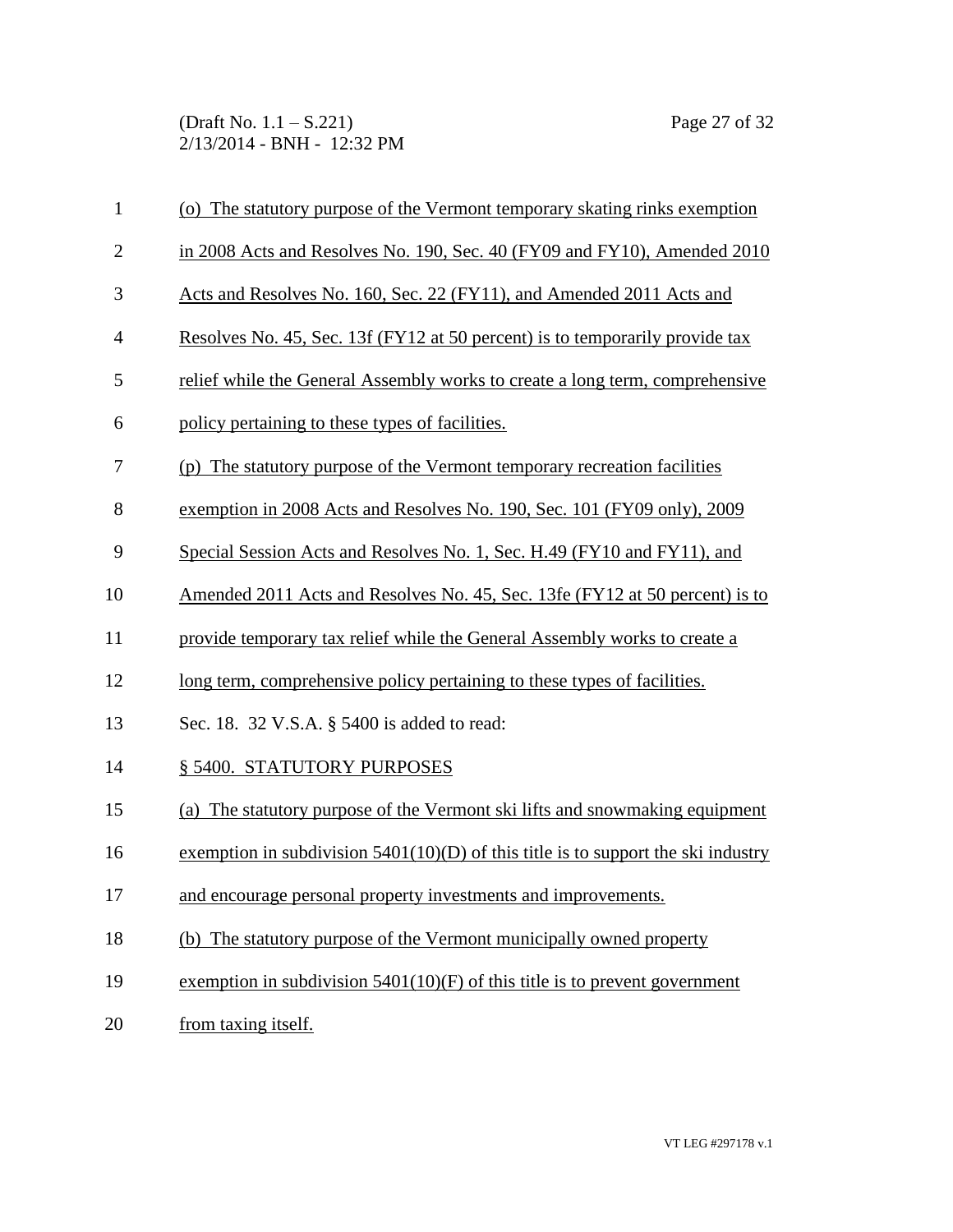(Draft No. 1.1 – S.221) Page 28 of 32 2/13/2014 - BNH - 12:32 PM

| $\mathbf{1}$ | (c) The statutory purpose of the Vermont whey processing fixtures exemption        |
|--------------|------------------------------------------------------------------------------------|
| $\mathbf{2}$ | in subdivision $5401(10)(G)$ of this title is to support industries using whey     |
| 3            | processing facilities.                                                             |
| 4            | (d) The statutory purpose of the Vermont municipalities hosting large power        |
| 5            | plants exemption in subsection 5402(d) of this title is to lower property taxes    |
| 6            | by 25 percent for businesses and residents of the community hosting an             |
| 7            | operating nuclear power facility.                                                  |
| 8            | (e) The statutory purpose of the Vermont qualified housing exemption in            |
| 9            | subdivision $5404a(a)(6)$ of this title is to reduce by 10 percent the taxes on    |
| 10           | housing with rent restrictions which make valuing these properties using the       |
| 11           | income approach difficult.                                                         |
| 12           | (f) The statutory purpose of the Vermont tax increment financing districts in      |
| 13           | subsection 5404a(f) of this title is to allow communities to encourage             |
| 14           | investment in designated areas meeting certain criteria and to use locally the     |
| 15           | additional property tax revenue attributable to those improvements.                |
| 16           | (g) The statutory purpose of the Vermont Economic Progress Council                 |
| 17           | approved stabilization agreements in section 5404a of this title are to provide    |
| 18           | exemptions on a case-by-case basis in conjunction with other economic              |
| 19           | development efforts.                                                               |
| 20           | (h) The statutory purpose of the Vermont large power plants alternative tax        |
| 21           | scheme in subdivision $5401(10)(B)$ of this title is to provide an alternative tax |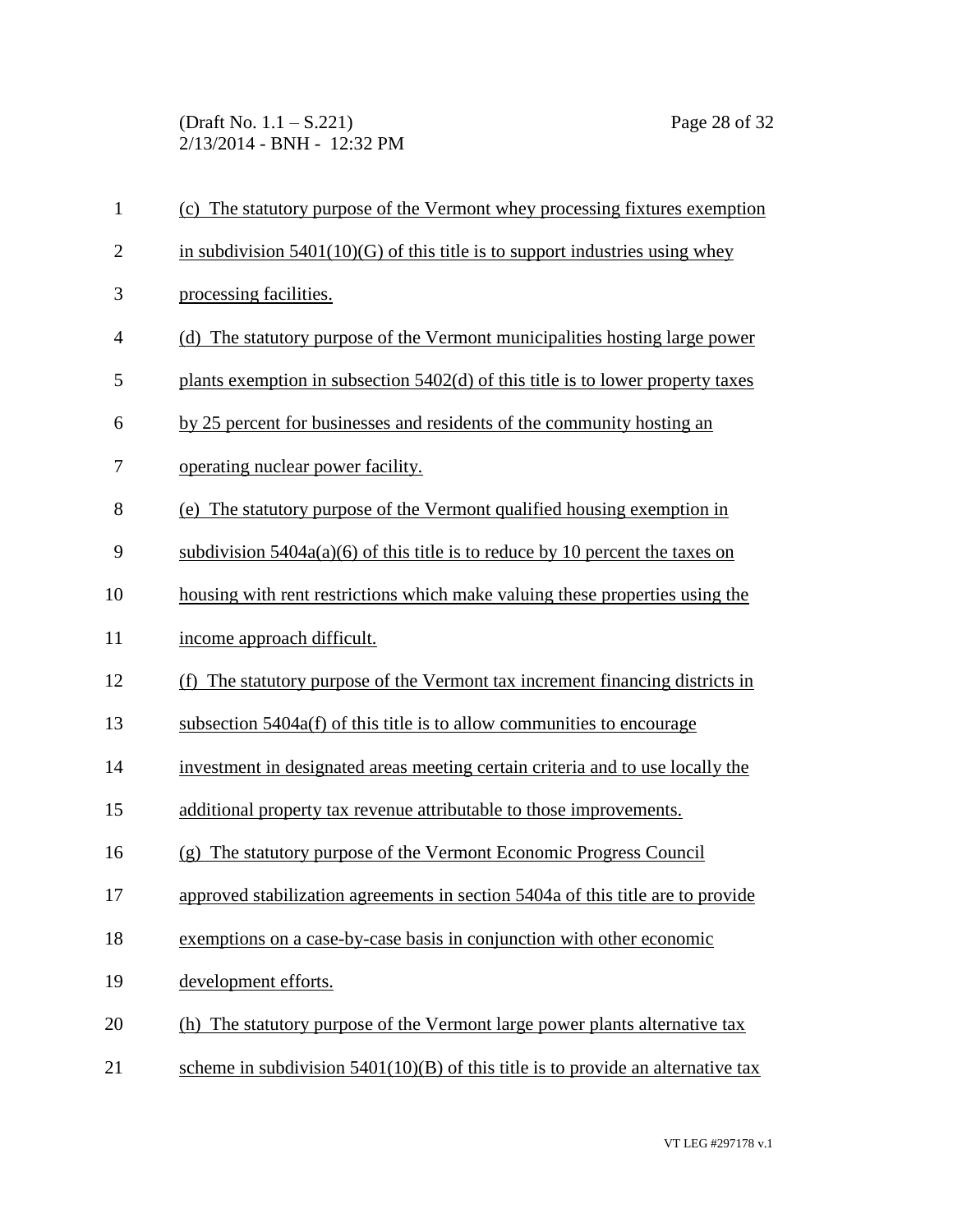(Draft No. 1.1 – S.221) Page 29 of 32 2/13/2014 - BNH - 12:32 PM

| $\mathbf{1}$   | scheme where the traditional method of applying the education property tax            |
|----------------|---------------------------------------------------------------------------------------|
| $\overline{2}$ | rate set annually to the fair market value of the property is inappropriate.          |
| 3              | (i) The statutory purpose of the Vermont wind-powered electric generating             |
| $\overline{4}$ | facilities alternative tax scheme in subdivision $5401(10)(J)(i)$ of this title is to |
| 5              | provide an alternative tax scheme where the traditional method of applying the        |
| 6              | education property tax rate set annually to the fair market value of the property     |
| 7              | is inappropriate.                                                                     |
| 8              | (i) The statutory purpose of the Vermont renewable energy plant generating            |
| 9              | electricity from solar power alternative tax structure in subdivision                 |
| 10             | $5401(10)(J)(ii)$ is to provide an alternative tax scheme where the traditional       |
| 11             | method of applying the education property tax rate set annually to the fair           |
| 12             | market value of the property is inappropriate.                                        |
| 13             | (k) The statutory purpose of the Vermont public, pious, and charitable                |
| 14             | property exemption in subsection 5404(a) of this title is to exempt entities that     |
| 15             | provide religious, charitable, civic, or public services.                             |
| 16             | Sec. 19. 32 V.S.A. § 6060 is added to read:                                           |
| 17             | § 6060. STATUTORY PURPOSES                                                            |
| 18             | (a) The statutory purpose of the Vermont property tax adjustments in chapter          |
| 19             | 154 of this title is to allow property taxes on homesteads to reflect household       |

20 income.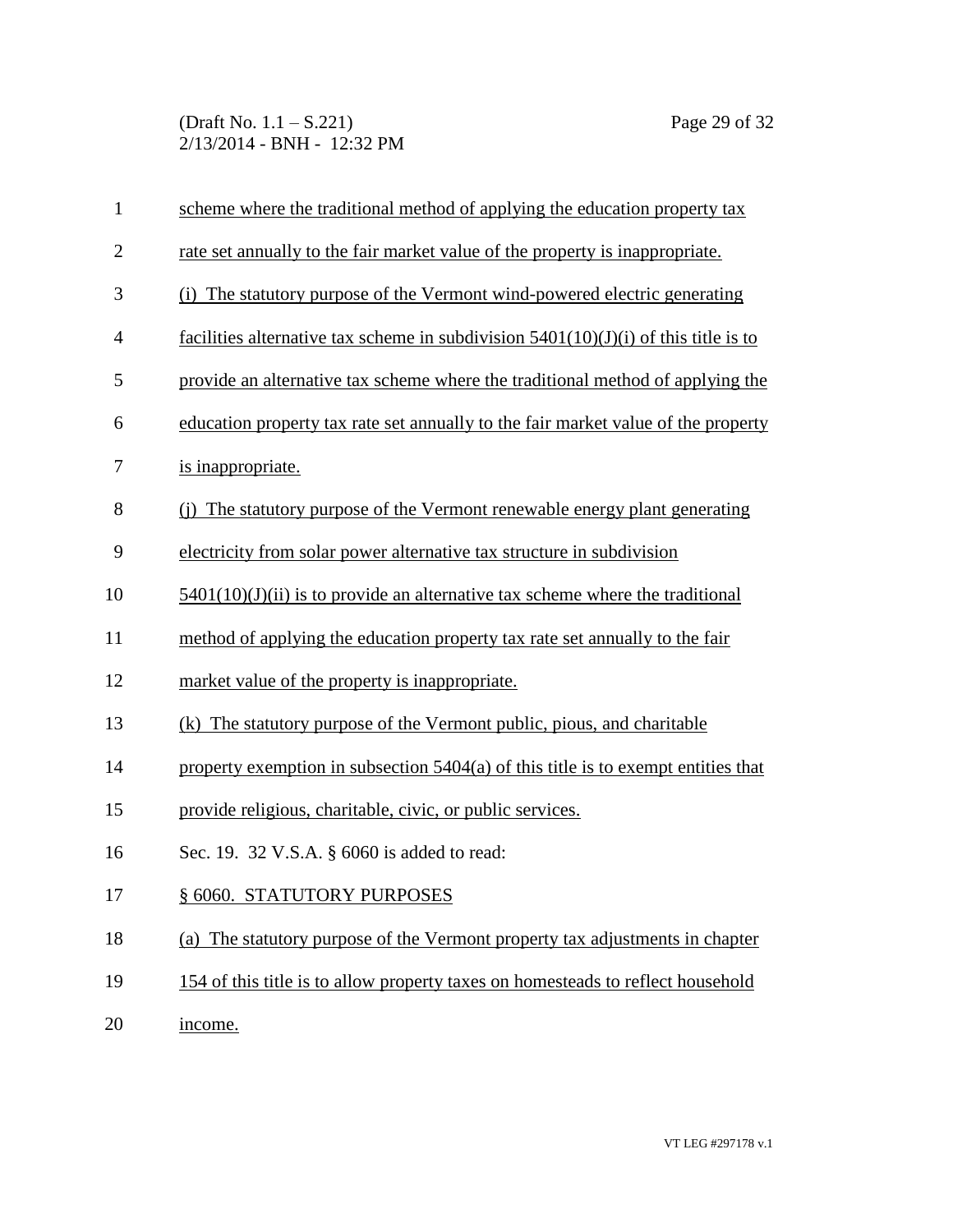(Draft No. 1.1 – S.221) Page 30 of 32 2/13/2014 - BNH - 12:32 PM

| $\mathbf{1}$   | (b) The statutory purpose of the Vermont \$10,000.00 exemption of appraised      |
|----------------|----------------------------------------------------------------------------------|
| $\overline{2}$ | value of a residence for a veteran in subsection $6066(i)$ of this title is to   |
| 3              | permanently provide property tax reductions to certain veterans and their        |
| 4              | families.                                                                        |
| 5              | *** Insurance Premium Taxes ***                                                  |
| 6              | Sec. 20. 8 V.S.A. § 3700 is added to read:                                       |
| 7              | § 3700. STATUTORY PURPOSES                                                       |
| 8              | The statutory purpose of the Vermont annuity considerations in section 3718 of   |
| 9              | this title is to exempt nontraditional insurance or financial products, or both, |
| 10             | from taxation.                                                                   |
| 11             | Sec. 21. 8 V.S.A. § 4460 is added to read:                                       |
| 12             | §4460. STATUTORY PURPOSES                                                        |
| 13             | The statutory purpose of the Vermont fraternal societies in section 4500 of this |
| 14             | title is to exempt organizations that are not insurance companies.               |
| 15             | *** Transportation Taxes ***                                                     |
| 16             | Sec. 22. 23 V.S.A. § 3000 is added to read:                                      |
| 17             | § 3000. STATUTORY PURPOSES                                                       |
| 18             | The statutory purpose of the Vermont diesel tax exemption in section 3003 of     |
| 19             | this title is to exempt off-road uses and farm trucks from the user fee for the  |
| 20             | State highway system. The exemption for municipal entities and public transit    |
| 21             | agencies is based on administrative convenience.                                 |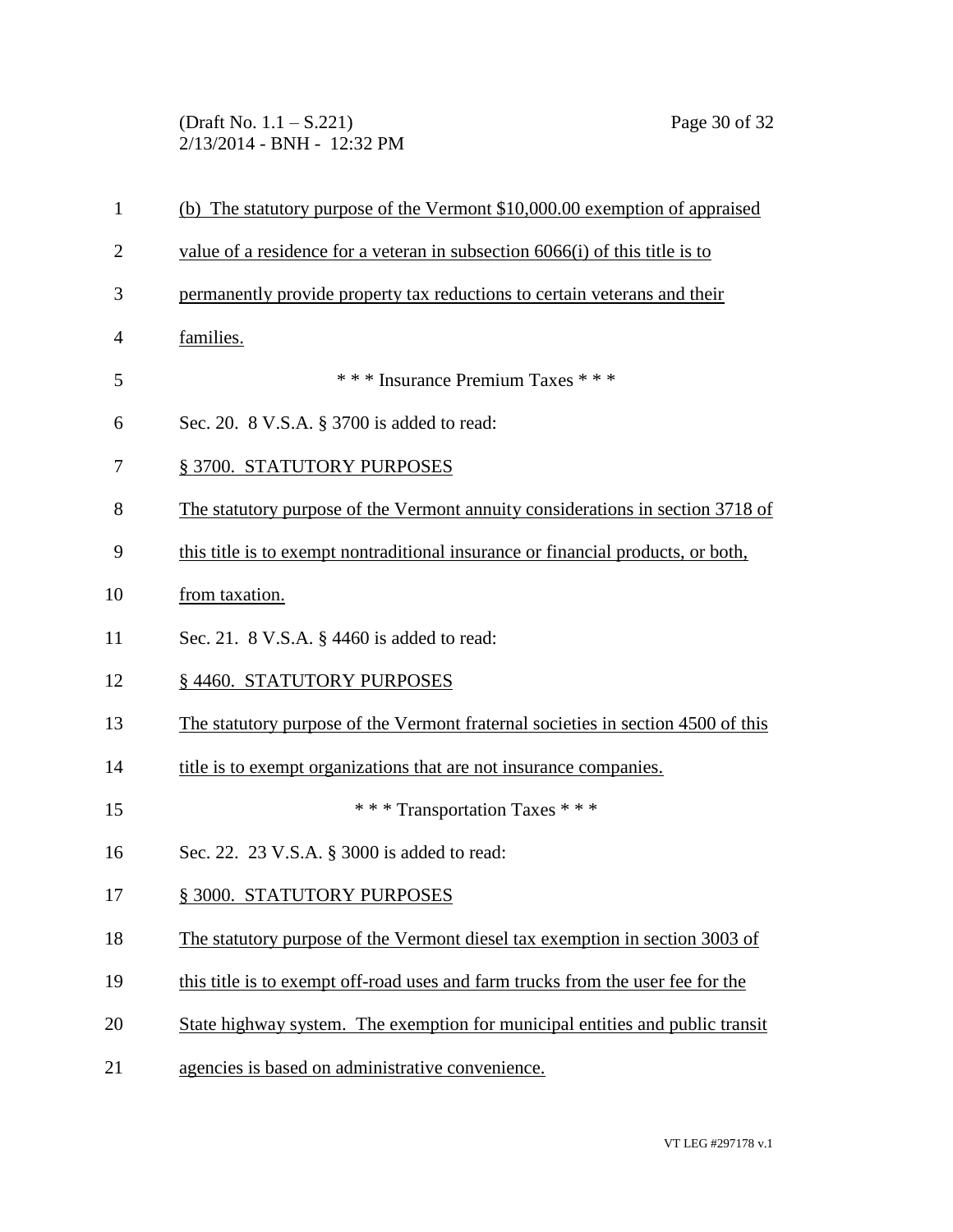(Draft No. 1.1 – S.221) Page 31 of 32 2/13/2014 - BNH - 12:32 PM

- Sec. 23. 32 V.S.A. § 8900 is added to read:
- § 8900. STATUTORY PURPOSES
- (a) The statutory purpose of the Vermont religious or charitable institutions or
- volunteer fire companies exemption in subdivision 8911(3) of this title is to
- relieve the burden of State exactions on selected groups.
- (b) The statutory purpose of the Vermont nonregistered vehicles exemption in
- subdivision 8911(5) of this title is to exempt vehicles that are not entitled to
- use the State highway system from the tax.
- (c) The statutory purpose of the Vermont gifts exemption in subdivision
- 8911(8) of this title is to avoid the intrusion of a tax into sharing transactions
- 11 that are common within families.
- (d) The statutory purpose of the Internal Revenue Code § 351 exemption in
- subdivision 8911(10) of this title is to limit the tax to transfers of ownership
- between two distinct parties.
- (e) The statutory purpose of the Vermont handicapped exemption in
- subdivision 8911(12) of this title is to relieve the burden of State exactions on
- selected groups.
- (f) The statutory purpose of the Vermont veterans exemption in subdivision
- 8911(14) of this title is to relieve the burden of State exactions on selected
- groups.